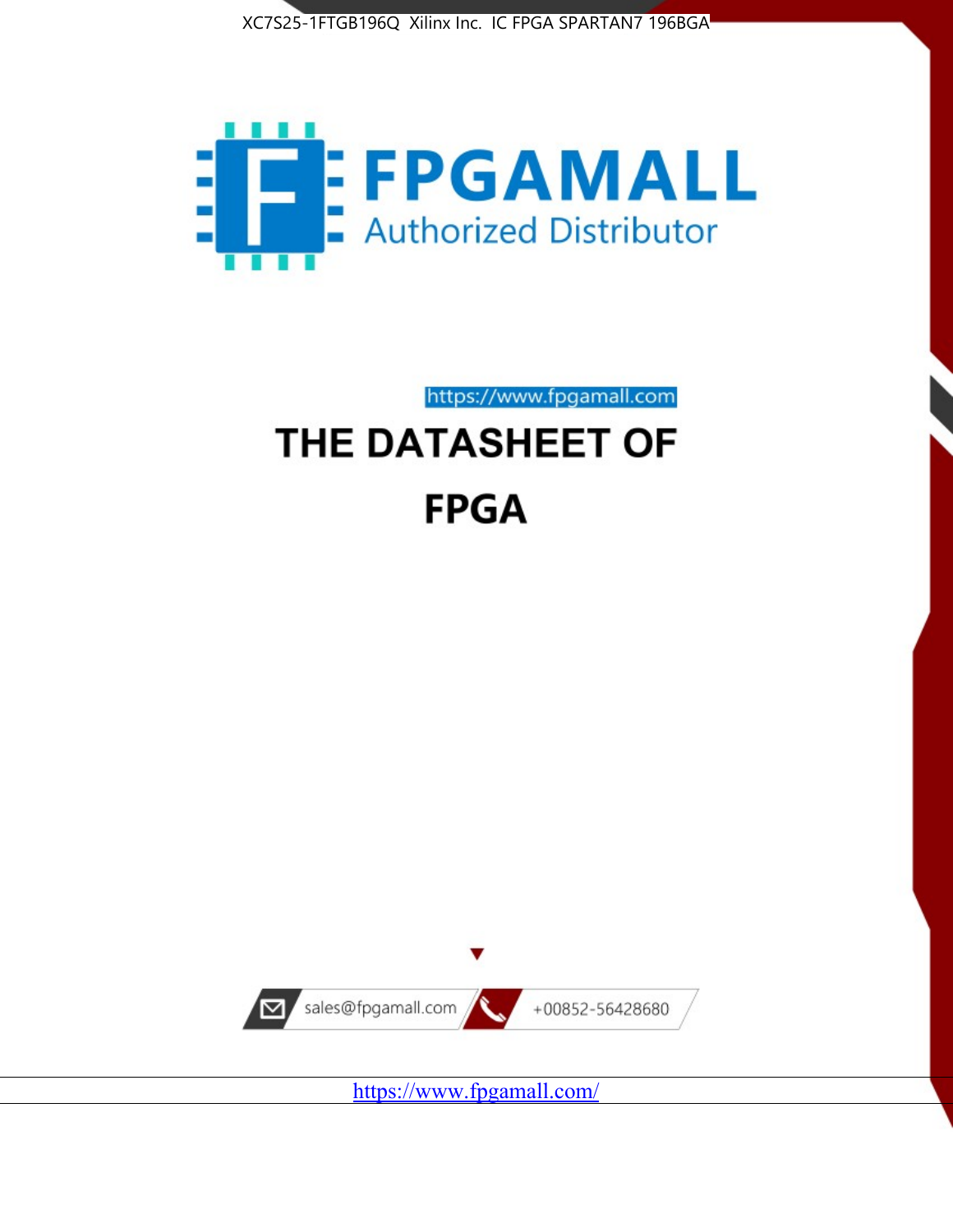# **EXALINX**

# **7 Series FPGAs Data Sheet: Overview**

DS180 (v2.6) February 27, 2018 **Product Specification**

# **General Description**

Xilinx® 7 series FPGAs comprise four FPGA families that address the complete range of system requirements, ranging from low cost, small form factor, cost-sensitive, high-volume applications to ultra high-end connectivity bandwidth, logic capacity, and signal processing capability for the most demanding high-performance applications. The 7 series FPGAs include:

- Spartan®-7 Family: Optimized for low cost, lowest power, and high I/O performance. Available in low-cost, very small form-factor packaging for smallest PCB footprint.
- Artix®-7 Family: Optimized for low power applications requiring serial transceivers and high DSP and logic throughput. Provides the lowest total bill of materials cost for high-throughput, cost-sensitive applications.
- Kintex®-7 Family: Optimized for best price-performance with a 2X improvement compared to previous generation, enabling a new class of FPGAs.
- Virtex®-7 Family: Optimized for highest system performance and capacity with a 2X improvement in system performance. Highest capability devices enabled by stacked silicon interconnect (SSI) technology

Built on a state-of-the-art, high-performance, low-power (HPL), 28 nm, high-k metal gate (HKMG) process technology, 7 series FPGAs enable an unparalleled increase in system performance with 2.9 Tb/s of I/O bandwidth, 2 million logic cell capacity, and 5.3 TMAC/s DSP, while consuming 50% less power than previous generation devices to offer a fully programmable alternative to ASSPs and ASICs.

# **Summary of 7 Series FPGA Features**

- Advanced high-performance FPGA logic based on real 6-input lookup table (LUT) technology configurable as distributed memory.
- 36 Kb dual-port block RAM with built-in FIFO logic for on-chip data buffering.
- High-performance SelectIO™ technology with support for DDR3 interfaces up to 1,866 Mb/s.
- High-speed serial connectivity with built-in multi-gigabit transceivers from 600 Mb/s to max. rates of 6.6 Gb/s up to 28.05 Gb/s, offering a special low-power mode, optimized for chip-to-chip interfaces.
- A user configurable analog interface (XADC), incorporating dual 12-bit 1MSPS analog-to-digital converters with on-chip thermal and supply sensors.
- DSP slices with 25 x 18 multiplier, 48-bit accumulator, and pre-adder for high-performance filtering, including optimized symmetric coefficient filtering.
- Powerful clock management tiles (CMT), combining phase-locked loop (PLL) and mixed-mode clock manager (MMCM) blocks for high precision and low jitter.
- Quickly deploy embedded processing with MicroBlaze™ processor.
- Integrated block for PCI Express® (PCIe), for up to x8 Gen3 Endpoint and Root Port designs.
- Wide variety of configuration options, including support for commodity memories, 256-bit AES encryption with HMAC/SHA-256 authentication, and built-in SEU detection and correction.
- Low-cost, wire-bond, bare-die flip-chip, and high signal integrity flipchip packaging offering easy migration between family members in the same package. All packages available in Pb-free and selected packages in Pb option.
- Designed for high performance and lowest power with 28 nm, HKMG, HPL process, 1.0V core voltage process technology and 0.9V core voltage option for even lower power.

| <b>Max. Capability</b>         | Spartan-7           | Artix-7                                    | Kintex-7                                              | Virtex-7                                |
|--------------------------------|---------------------|--------------------------------------------|-------------------------------------------------------|-----------------------------------------|
| Logic Cells                    | 102K                | 215K                                       | 478K                                                  | 1,955K                                  |
| Block RAM <sup>(1)</sup>       | 4.2 Mb              | 13 Mb                                      | 34 Mb                                                 | 68 Mb                                   |
| <b>DSP Slices</b>              | 160                 | 740                                        | 1,920                                                 | 3,600                                   |
| DSP Performance <sup>(2)</sup> | 176 GMAC/s          | 929 GMAC/s                                 | 2,845 GMAC/s                                          | 5,335 GMAC/s                            |
| MicroBlaze CPU <sup>(3)</sup>  | 260 DMIPs           | 303 DMIPs                                  | 438 DMIPs                                             | 441 DMIPs                               |
| Transceivers                   |                     | 16                                         | 32                                                    | 96                                      |
| <b>Transceiver Speed</b>       |                     | $6.6$ Gb/s                                 | $12.5$ Gb/s                                           | 28.05 Gb/s                              |
| Serial Bandwidth               |                     | $211$ Gb/s                                 | 800 Gb/s                                              | 2,784 Gb/s                              |
| <b>PCIe Interface</b>          | -                   | x4 Gen2                                    | x8 Gen2                                               | x8 Gen3                                 |
| Memory Interface               | 800 Mb/s            | 1.066 Mb/s                                 | 1.866 Mb/s                                            | 1.866 Mb/s                              |
| I/O Pins                       | 400                 | 500                                        | 500                                                   | 1,200                                   |
| I/O Voltage                    | $1.2V - 3.3V$       | $1.2V - 3.3V$                              | $1.2V - 3.3V$                                         | $1.2V - 3.3V$                           |
| Package Options                | Low-Cost. Wire-Bond | Low-Cost, Wire-Bond,<br>Bare-Die Flip-Chip | Bare-Die Flip-Chip and High-<br>Performance Flip-Chip | <b>Highest Performance</b><br>Flip-Chip |

#### *Table 1:* **7 Series Families Comparison**

#### **Notes:**

1. Additional memory available in the form of distributed RAM.

2. Peak DSP performance numbers are based on symmetrical filter implementation.<br>3. Peak MicroBlaze CPU performance numbers based on microcontroller preset.

Peak MicroBlaze CPU performance numbers based on microcontroller preset.

© Copyright 2010–2018 Xilinx, Inc., Xilinx, the Xilinx logo, Artix, ISE, Kintex, Spartan, Virtex, Vivado, Zynq, and other designated brands included herein are trademarks of Xilinx in the United States and other countries. PCI Express is a trademark of PCI-SIG and used under license. All other trademarks are the property of their respective owners.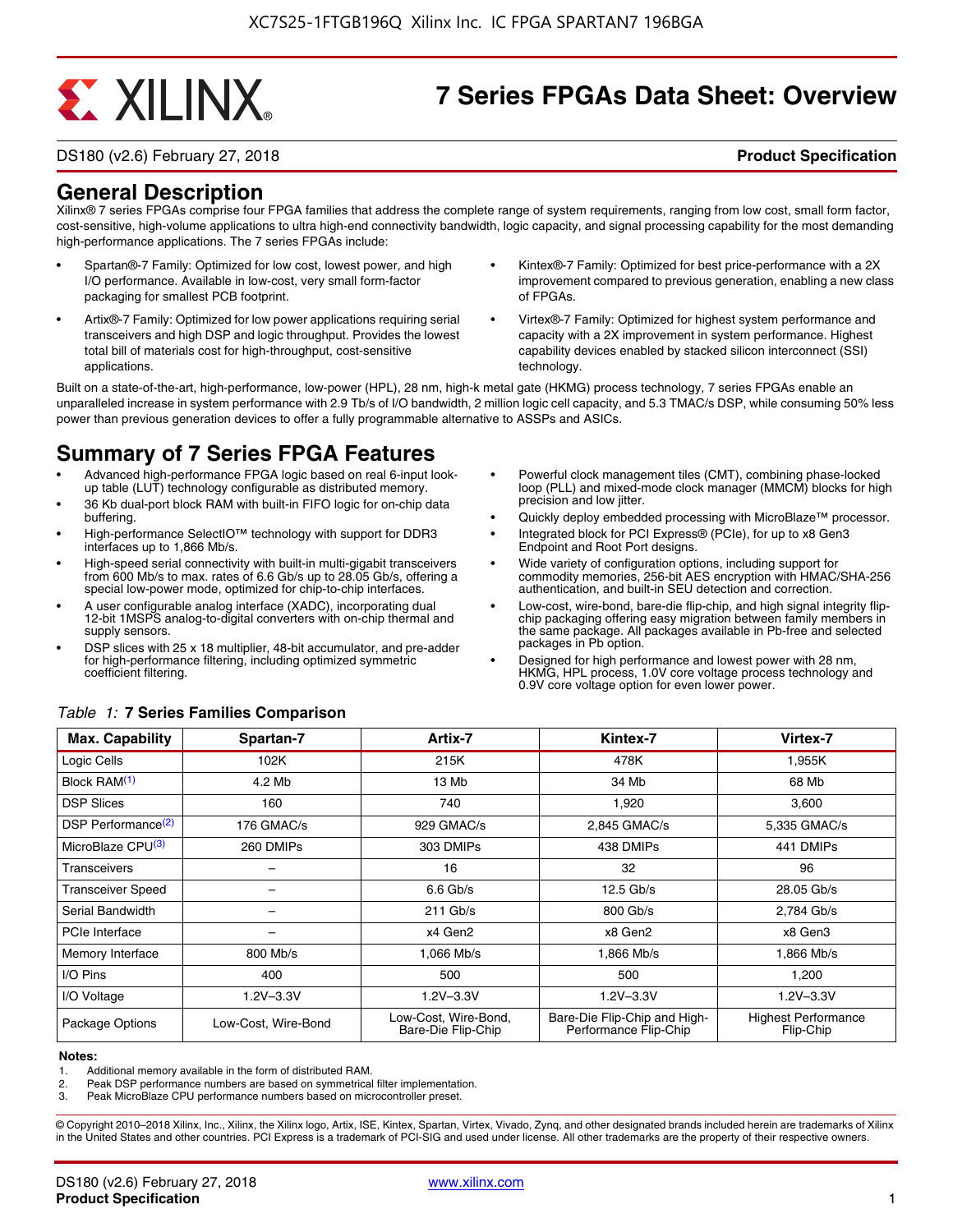# **Spartan-7 FPGA Feature Summary**

#### *Table 2:* **Spartan-7 FPGA Feature Summary by Device**

|               |                |                       | <b>CLB</b>                            |                                     |              | <b>Block RAM Blocks</b> <sup>(3)</sup> |             |                                      |             |             |                              |                                   |                              |
|---------------|----------------|-----------------------|---------------------------------------|-------------------------------------|--------------|----------------------------------------|-------------|--------------------------------------|-------------|-------------|------------------------------|-----------------------------------|------------------------------|
| <b>Device</b> | Logic<br>Cells | Slices <sup>(1)</sup> | Max<br><b>Distributed</b><br>RAM (Kb) | <b>DSP</b><br>Slices <sup>(2)</sup> | <b>18 Kb</b> | 36 Kb                                  | Max<br>(Kb) | CMTS <sup>(4)</sup><br>2<br>$\Omega$ | <b>PCle</b> | <b>GT</b>   | <b>XADC</b><br><b>Blocks</b> | Total I/O<br>Banks <sup>(5)</sup> | <b>Max User</b><br><b>VO</b> |
| XC7S6         | 6,000          | 938                   | 70                                    | 10                                  | 10           | 5                                      | 180         |                                      |             | 0           | 0                            | 2                                 | 100                          |
| <b>XC7S15</b> | 12,800         | 2,000                 | 150                                   | 20                                  | 20           | 10                                     | 360         | 2                                    | $\Omega$    | $\mathbf 0$ | 0                            | 2                                 | 100                          |
| <b>XC7S25</b> | 23,360         | 3,650                 | 313                                   | 80                                  | 90           | 45                                     | 1,620       | 3                                    | 0           | 0           |                              | 3                                 | 150                          |
| <b>XC7S50</b> | 52,160         | 8,150                 | 600                                   | 120                                 | 150          | 75                                     | 2,700       | 5                                    | $\Omega$    | 0           |                              | 5                                 | 250                          |
| <b>XC7S75</b> | 76,800         | 12,000                | 832                                   | 140                                 | 180          | 90                                     | 3,240       | 8                                    | 0           | 0           |                              | 8                                 | 400                          |
| XC7S100       | 102,400        | 16.000                | 1,100                                 | 160                                 | 240          | 120                                    | 4,320       | 8                                    | 0           | 0           |                              | 8                                 | 400                          |

#### **Notes:**

1. Each 7 series FPGA slice contains four LUTs and eight flip-flops; only some slices can use their LUTs as distributed RAM or SRLs.<br>2. Each DSP slice contains a pre-adder. a 25 x 18 multiplier. an adder. and an accumulato

2. Each DSP slice contains a pre-adder, a 25 x 18 multiplier, an adder, and an accumulator. 3. Block RAMs are fundamentally 36 Kb in size; each block can also be used as two independent 18 Kb blocks.

4. Each CMT contains one MMCM and one PLL.

5. Does not include configuration Bank 0.

#### *Table 3:* **Spartan-7 FPGA Device-Package Combinations and Maximum I/Os**

| Package         | CPGA196      | <b>CSGA225</b> | <b>CSGA324</b> | FTGB196    | <b>FGGA484</b> | <b>FGGA676</b> |
|-----------------|--------------|----------------|----------------|------------|----------------|----------------|
| Size (mm)       | $8 \times 8$ | $13 \times 13$ | $15 \times 15$ | 15 x 15    | 23 x 23        | 27 x 27        |
| Ball Pitch (mm) | 0.5          | 0.8            | 0.8            | 1.0        | 1.0            | 1.0            |
| <b>Device</b>   | HR $l$ (1)   | HR $UO(1)$     | HR $UO(1)$     | HR $UO(1)$ | HR $UO(1)$     | HR $UO(1)$     |
| XC7S6           | 100          | 100            |                | 100        |                |                |
| <b>XC7S15</b>   | 100          | 100            |                | 100        |                |                |
| <b>XC7S25</b>   |              | 150            | 150            | 100        |                |                |
| <b>XC7S50</b>   |              |                | 210            | 100        | 250            |                |
| <b>XC7S75</b>   |              |                |                |            | 338            | 400            |
| <b>XC7S100</b>  |              |                |                |            | 338            | 400            |

#### **Notes:**

1. HR = High-range I/O with support for I/O voltage from 1.2V to 3.3V.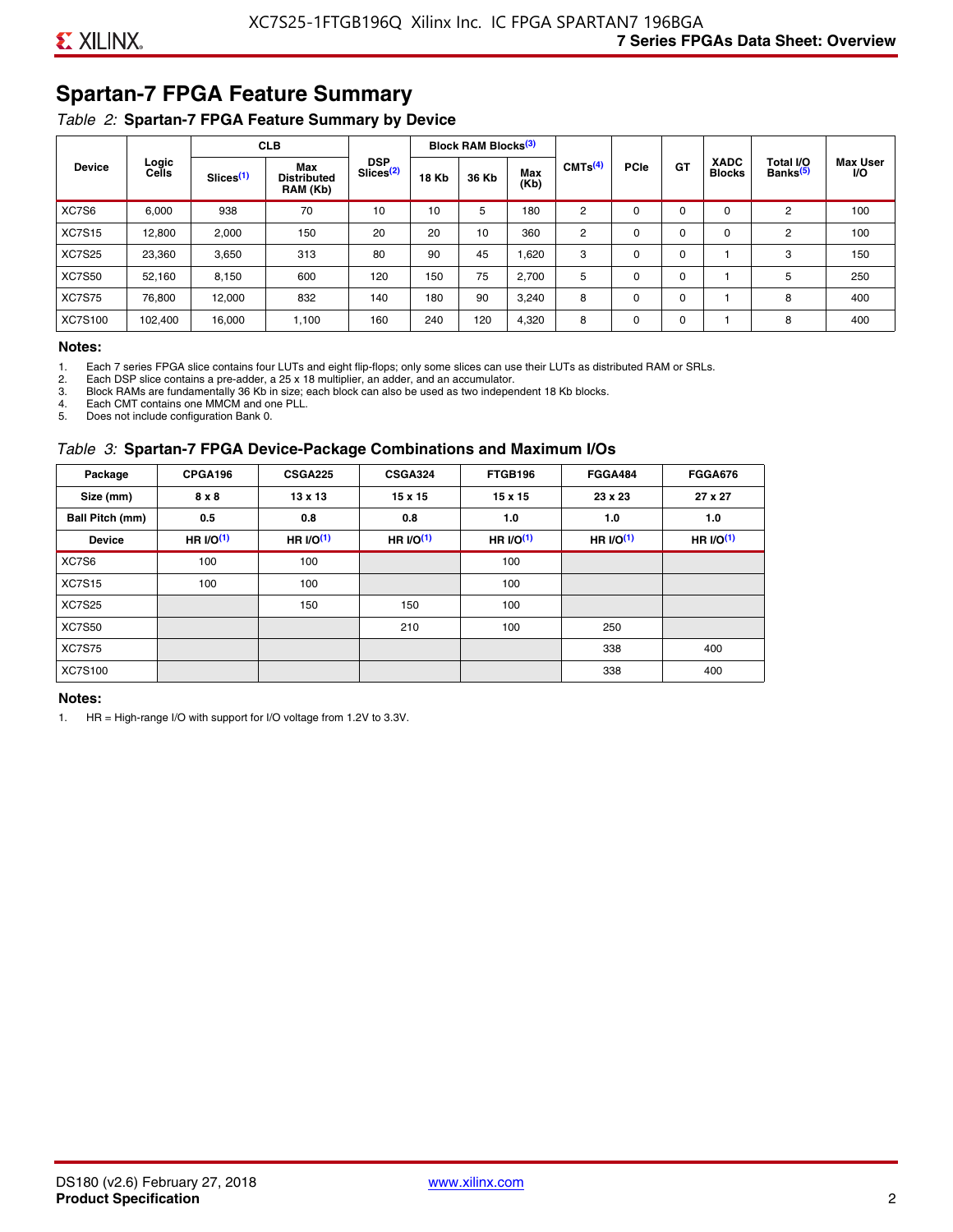# **Artix-7 FPGA Feature Summary**

#### *Table 4:* **Artix-7 FPGA Feature Summary by Device**

|                 | Logic   |                       | <b>Configurable Logic Blocks</b><br>(CLES) | <b>DSP48E1</b>        |              | <b>Block RAM Blocks</b> <sup>(3)</sup> |             |                     |              |             | <b>XADC</b>   | Total I/O            | <b>Max User</b> |
|-----------------|---------|-----------------------|--------------------------------------------|-----------------------|--------------|----------------------------------------|-------------|---------------------|--------------|-------------|---------------|----------------------|-----------------|
| <b>Device</b>   | Cells   | Slices <sup>(1)</sup> | Max<br><b>Distributed</b><br>RAM (Kb)      | Slices <sup>(2)</sup> | <b>18 Kb</b> | 36 Kb                                  | Max<br>(Kb) | CMTS <sup>(4)</sup> | $PCle^{(5)}$ | <b>GTPs</b> | <b>Blocks</b> | Banks <sup>(6)</sup> | $I/O(7)$        |
| XC7A12T         | 12,800  | 2,000                 | 171                                        | 40                    | 40           | 20                                     | 720         | 3                   |              | 2           |               | 3                    | 150             |
| XC7A15T         | 16,640  | 2,600                 | 200                                        | 45                    | 50           | 25                                     | 900         | 5                   |              | 4           |               | 5                    | 250             |
| XC7A25T         | 23,360  | 3,650                 | 313                                        | 80                    | 90           | 45                                     | .620        | 3                   |              | 4           |               | 3                    | 150             |
| XC7A35T         | 33,280  | 5,200                 | 400                                        | 90                    | 100          | 50                                     | 008,        | 5                   |              | 4           |               | 5                    | 250             |
| XC7A50T         | 52,160  | 8,150                 | 600                                        | 120                   | 150          | 75                                     | 2,700       | 5                   |              | 4           |               | 5                    | 250             |
| XC7A75T         | 75,520  | 11,800                | 892                                        | 180                   | 210          | 105                                    | 3,780       | 6                   |              | 8           |               | 6                    | 300             |
| <b>XC7A100T</b> | 101.440 | 15.850                | 1.188                                      | 240                   | 270          | 135                                    | 4,860       | 6                   |              | 8           |               | 6                    | 300             |
| <b>XC7A200T</b> | 215,360 | 33,650                | 2,888                                      | 740                   | 730          | 365                                    | 13,140      | 10                  |              | 16          |               | 10                   | 500             |

**Notes:**  Each 7 series FPGA slice contains four LUTs and eight flip-flops; only some slices can use their LUTs as distributed RAM or SRLs.

2. Each DSP slice contains a pre-adder, a 25 x 18 multiplier, an adder, and an accumulator.

3. Block RAMs are fundamentally 36 Kb in size; each block can also be used as two independent 18 Kb blocks.

4. Each CMT contains one MMCM and one PLL.<br>5. Artix-7 FPGA Interface Blocks for PCI Express

5. Artix-7 FPGA Interface Blocks for PCI Express support up to x4 Gen 2.<br>6. Does not include configuration Bank 0.

6. Does not include configuration Bank 0.

This number does not include GTP transceivers.

#### *Table 5:* **Artix-7 FPGA Device-Package Combinations and Maximum I/Os**

| Package <sup>(1)</sup>    |                | <b>CPG236</b>     |            | <b>CPG238</b>     |       | <b>CSG324</b>     |                | <b>CSG325</b>     |      | <b>FTG256</b>     |            | <b>SBG484</b>     |                | FGG484 <sup>(2)</sup> |            | FBG484 <sup>(2)</sup> |       | FGG676 <sup>(3)</sup> |            | FBG676 <sup>(3)</sup> |            | <b>FFG1156</b> |
|---------------------------|----------------|-------------------|------------|-------------------|-------|-------------------|----------------|-------------------|------|-------------------|------------|-------------------|----------------|-----------------------|------------|-----------------------|-------|-----------------------|------------|-----------------------|------------|----------------|
| Size (mm)                 |                | $10 \times 10$    |            | $10 \times 10$    |       | $15 \times 15$    |                | 15 x 15           |      | $17 \times 17$    |            | $19 \times 19$    |                | 23 x 23               |            | 23 x 23               |       | 27 x 27               |            | 27 x 27               |            | 35 x 35        |
| <b>Ball Pitch</b><br>(mm) |                | 0.5               |            | 0.5               |       | 0.8               |                | 0.8               |      | 1.0               |            | 0.8               |                | 1.0                   |            | 1.0                   |       | 1.0                   |            | 1.0                   |            | 1.0            |
| <b>Device</b>             | G(T)           | <b>VO</b>         | <b>GTP</b> | <b>VO</b>         | G(TP) | I/O               | G(TP)          | <b>VO</b>         | G(TP | VO.               | <b>GTP</b> | VO.               | G(TP)          | VO.                   | <b>GTP</b> | VO.                   | G(TP) | <b>VO</b>             | <b>GTP</b> | <b>I/O</b>            | <b>GTP</b> | <b>VO</b>      |
|                           |                | HR <sup>(5)</sup> | (4)        | HR <sup>(5)</sup> |       | HR <sup>(5)</sup> |                | HR <sup>(5)</sup> |      | HR <sup>(5)</sup> |            | HR <sup>(5)</sup> |                | HR <sup>(5)</sup>     |            | HR <sup>(5)</sup>     |       | HR <sup>(5)</sup>     |            | HR <sup>(5)</sup>     |            | HR(5)          |
| XC7A12T                   |                |                   | 2          | 112               |       |                   | $\overline{2}$ | 150               |      |                   |            |                   |                |                       |            |                       |       |                       |            |                       |            |                |
| XC7A15T                   | $\overline{2}$ | 106               |            |                   | 0     | 210               | $\overline{4}$ | 150               | 0    | 170               |            |                   | 4              | 250                   |            |                       |       |                       |            |                       |            |                |
| XC7A25T                   |                |                   | 2          | 112               |       |                   | 4              | 150               |      |                   |            |                   |                |                       |            |                       |       |                       |            |                       |            |                |
| XC7A35T                   | $\overline{2}$ | 106               |            |                   | 0     | 210               | 4              | 150               | 0    | 170               |            |                   | 4              | 250                   |            |                       |       |                       |            |                       |            |                |
| XC7A50T                   | 2              | 106               |            |                   | 0     | 210               | 4              | 150               | 0    | 170               |            |                   | 4              | 250                   |            |                       |       |                       |            |                       |            |                |
| XC7A75T                   |                |                   |            |                   | 0     | 210               |                |                   | 0    | 170               |            |                   | 4              | 285                   |            |                       | 8     | 300                   |            |                       |            |                |
| <b>XC7A100T</b>           |                |                   |            |                   | 0     | 210               |                |                   | 0    | 170               |            |                   | $\overline{4}$ | 285                   |            |                       | 8     | 300                   |            |                       |            |                |
| <b>XC7A200T</b>           |                |                   |            |                   |       |                   |                |                   |      |                   | 4          | 285               |                |                       | 4          | 285                   |       |                       | 8          | 400                   | 16         | 500            |

#### **Notes:**

1. All packages listed are Pb-free (SBG, FBG, FFG with exemption 15). Some packages are available in Pb option.

2. Devices in FGG484 and FBG484 are footprint compatible.

3. Devices in FGG676 and FBG676 are footprint compatible.

4. GTP transceivers in CP, CS, FT, and FG packages support data rates up to 6.25 Gb/s.<br>5. HR = High-range I/O with support for I/O voltage from 1.2V to 3.3V.

HR = High-range I/O with support for I/O voltage from 1.2V to 3.3V.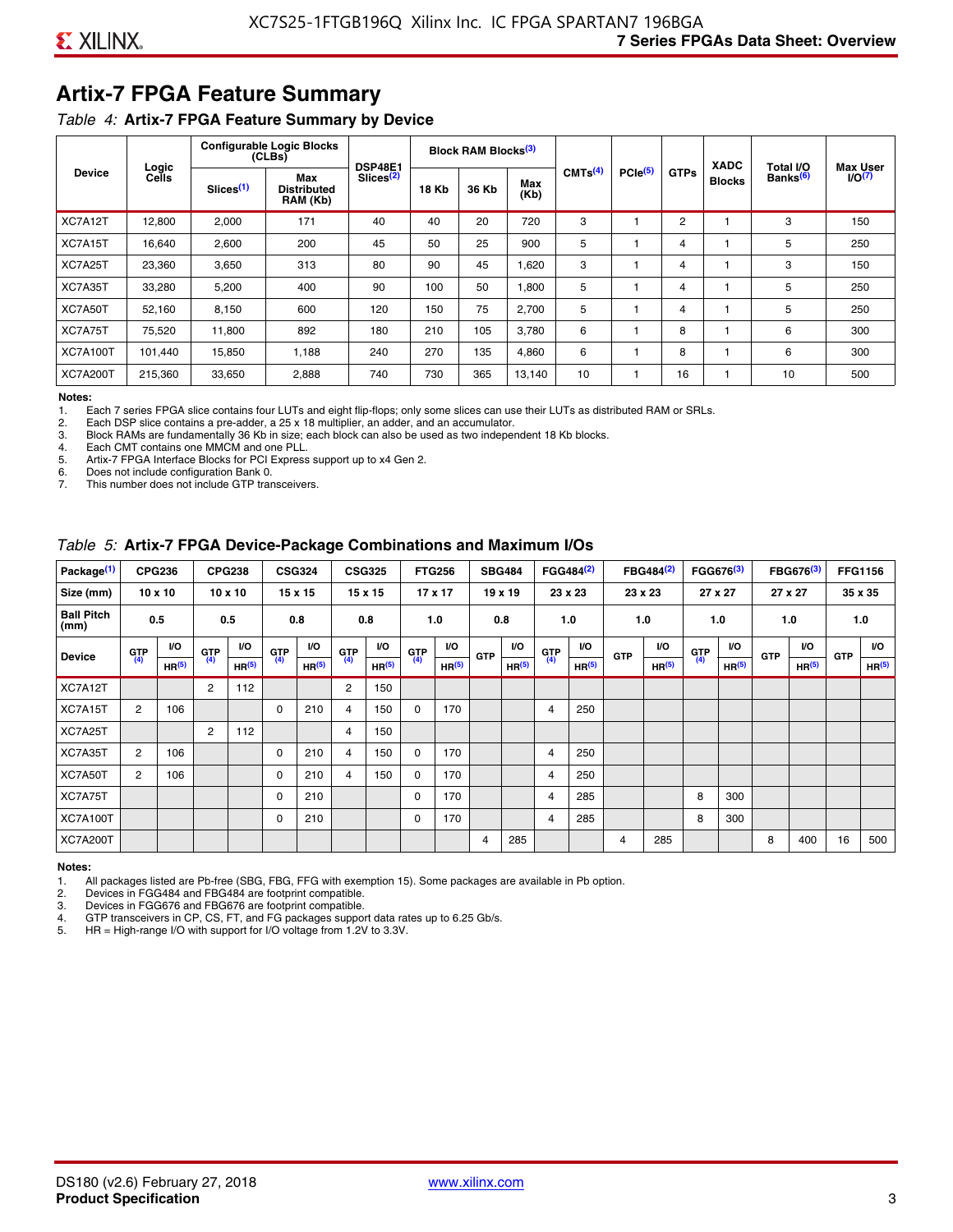# **Kintex-7 FPGA Feature Summary**

#### *Table 6:* **Kintex-7 FPGA Feature Summary by Device**

|                 |                |                       | <b>Configurable Logic</b><br><b>Blocks (CLBs)</b> | <b>DSP</b>            |              | <b>Block RAM Blocks</b> <sup>(3)</sup> |        |                     |              |             | <b>XADC</b>   | Total I/O            | Max                 |
|-----------------|----------------|-----------------------|---------------------------------------------------|-----------------------|--------------|----------------------------------------|--------|---------------------|--------------|-------------|---------------|----------------------|---------------------|
| <b>Device</b>   | Logic<br>Cells | Slices <sup>(1)</sup> | Max<br><b>Distributed</b><br>RAM (Kb)             | Slices <sup>(2)</sup> | <b>18 Kb</b> | 36 Kb<br>Max (Kb)<br>135<br>6          |        | CMTS <sup>(4)</sup> | $PCle^{(5)}$ | <b>GTXs</b> | <b>Blocks</b> | Banks <sup>(6)</sup> | User<br>$U$ O $(7)$ |
| XC7K70T         | 65.600         | 10.250                | 838                                               | 240                   | 270          |                                        | 4,860  |                     |              | 8           |               | 6                    | 300                 |
| <b>XC7K160T</b> | 162,240        | 25,350                | 2,188                                             | 600                   | 650          | 325                                    | 11.700 | 8                   |              | 8           |               | 8                    | 400                 |
| <b>XC7K325T</b> | 326.080        | 50.950                | 4.000                                             | 840                   | 890          | 445                                    | 16,020 | 10                  |              | 16          |               | 10                   | 500                 |
| <b>XC7K355T</b> | 356.160        | 55,650                | 5,088                                             | 1,440                 | 1.430        | 715                                    | 25,740 | 6                   |              | 24          |               | 6                    | 300                 |
| <b>XC7K410T</b> | 406.720        | 63,550                | 5,663                                             | 540. ا                | 1.590        | 795                                    | 28,620 | 10                  |              | 16          |               | 10                   | 500                 |
| <b>XC7K420T</b> | 416.960        | 65.150                | 5,938                                             | 1,680                 | 1.670        | 835                                    | 30,060 | 8                   |              | 32          |               | 8                    | 400                 |
| <b>XC7K480T</b> | 477,760        | 74,650                | 6,788                                             | 1,920                 | 1,910        | 955                                    | 34,380 | 8                   |              | 32          |               | 8                    | 400                 |

#### **Notes:**

1. Each 7 series FPGA slice contains four LUTs and eight flip-flops; only some slices can use their LUTs as distributed RAM or SRLs.<br>2. Each DSP slice contains a pre-adder, a 25 x 18 multiplier, an adder, and an accumulato

Each DSP slice contains a pre-adder, a 25 x 18 multiplier, an adder, and an accumulator.

3. Block RAMs are fundamentally 36 Kb in size; each block can also be used as two independent 18 Kb blocks.

4. Each CMT contains one MMCM and one PLL.

5. Kintex-7 FPGA Interface Blocks for PCI Express support up to x8 Gen 2.

6. Does not include configuration Bank 0.

7. This number does not include GTX transceivers.

#### *Table 7:* **Kintex-7 FPGA Device-Package Combinations and Maximum I/Os**

| Package <sup>(1)</sup>    |            | <b>FBG484</b>     |                   |            | FBG676 <sup>(2)</sup> |                   |            | FFG676 <sup>(2)</sup> |                   |            | FBG900 <sup>(3)</sup> |           |            | FFG900 <sup>(3)</sup> |                   |            | <b>FFG901</b>     |                   |            | <b>FFG1156</b>    |                   |
|---------------------------|------------|-------------------|-------------------|------------|-----------------------|-------------------|------------|-----------------------|-------------------|------------|-----------------------|-----------|------------|-----------------------|-------------------|------------|-------------------|-------------------|------------|-------------------|-------------------|
| Size (mm)                 |            | 23 x 23           |                   |            | 27 x 27               |                   |            | 27 x 27               |                   |            | 31 x 31               |           |            | 31 x 31               |                   |            | 31 x 31           |                   |            | 35 x 35           |                   |
| <b>Ball Pitch</b><br>(mm) |            | 1.0               |                   |            | 1.0                   |                   |            | 1.0                   |                   |            | 1.0                   |           |            | 1.0                   |                   |            | 1.0               |                   |            | 1.0               |                   |
| <b>Device</b>             | <b>GTX</b> |                   | VO.               | <b>GTX</b> | <b>VO</b>             |                   | <b>GTX</b> |                       | <b>VO</b>         | <b>GTX</b> |                       | <b>VO</b> | <b>GTX</b> | <b>VO</b>             |                   | <b>GTX</b> |                   | VO                | <b>GTX</b> | <b>VO</b>         |                   |
|                           | (4)        | HR <sup>(5)</sup> | HP <sup>(6)</sup> | (4)        | HR <sup>(5)</sup>     | HP <sup>(6)</sup> |            | HR <sup>(5)</sup>     | HP <sup>(6)</sup> | (4)        | HR <sup>(5)</sup>     | HP(6)     |            | HR <sup>(5)</sup>     | HP <sup>(6)</sup> |            | HR <sup>(5)</sup> | HP <sup>(6)</sup> |            | HR <sup>(5)</sup> | HP <sup>(6)</sup> |
| XC7K70T                   | 4          | 185               | 100               | 8          | 200                   | 100               |            |                       |                   |            |                       |           |            |                       |                   |            |                   |                   |            |                   |                   |
| <b>XC7K160T</b>           | 4          | 185               | 100               | 8          | 250                   | 150               | 8          | 250                   | 150               |            |                       |           |            |                       |                   |            |                   |                   |            |                   |                   |
| <b>XC7K325T</b>           |            |                   |                   | 8          | 250                   | 150               | 8          | 250                   | 150               | 16         | 350                   | 150       | 16         | 350                   | 150               |            |                   |                   |            |                   |                   |
| <b>XC7K355T</b>           |            |                   |                   |            |                       |                   |            |                       |                   |            |                       |           |            |                       |                   | 24         | 300               | 0                 |            |                   |                   |
| <b>XC7K410T</b>           |            |                   |                   | 8          | 250                   | 150               | 8          | 250                   | 150               | 16         | 350                   | 150       | 16         | 350                   | 150               |            |                   |                   |            |                   |                   |
| <b>XC7K420T</b>           |            |                   |                   |            |                       |                   |            |                       |                   |            |                       |           |            |                       |                   | 28         | 380               | $\Omega$          | 32         | 400               | $\Omega$          |
| <b>XC7K480T</b>           |            |                   |                   |            |                       |                   |            |                       |                   |            |                       |           |            |                       |                   | 28         | 380               | 0                 | 32         | 400               | $\Omega$          |

#### **Notes:**

1. All packages listed are Pb-free (FBG, FFG with exemption 15). Some packages are available in Pb option.

2. Devices in FBG676 and FFG676 are footprint compatible.

3. Devices in FBG900 and FFG900 are footprint compatible. 4. GTX transceivers in FB packages support the following maximum data rates: 10.3Gb/s in FBG484; 6.6Gb/s in FBG676 and FBG900. Refer to *Kintex-7 FPGAs Data Sheet: DC and AC Switching Characteristics* [\(DS182](https://www.xilinx.com/support/documentation/data_sheets/ds182_Kintex_7_Data_Sheet.pdf)) for details.

5. HR = High-range I/O with support for I/O voltage from 1.2V to 3.3V.

6. HP = High-performance I/O with support for I/O voltage from 1.2V to 1.8V.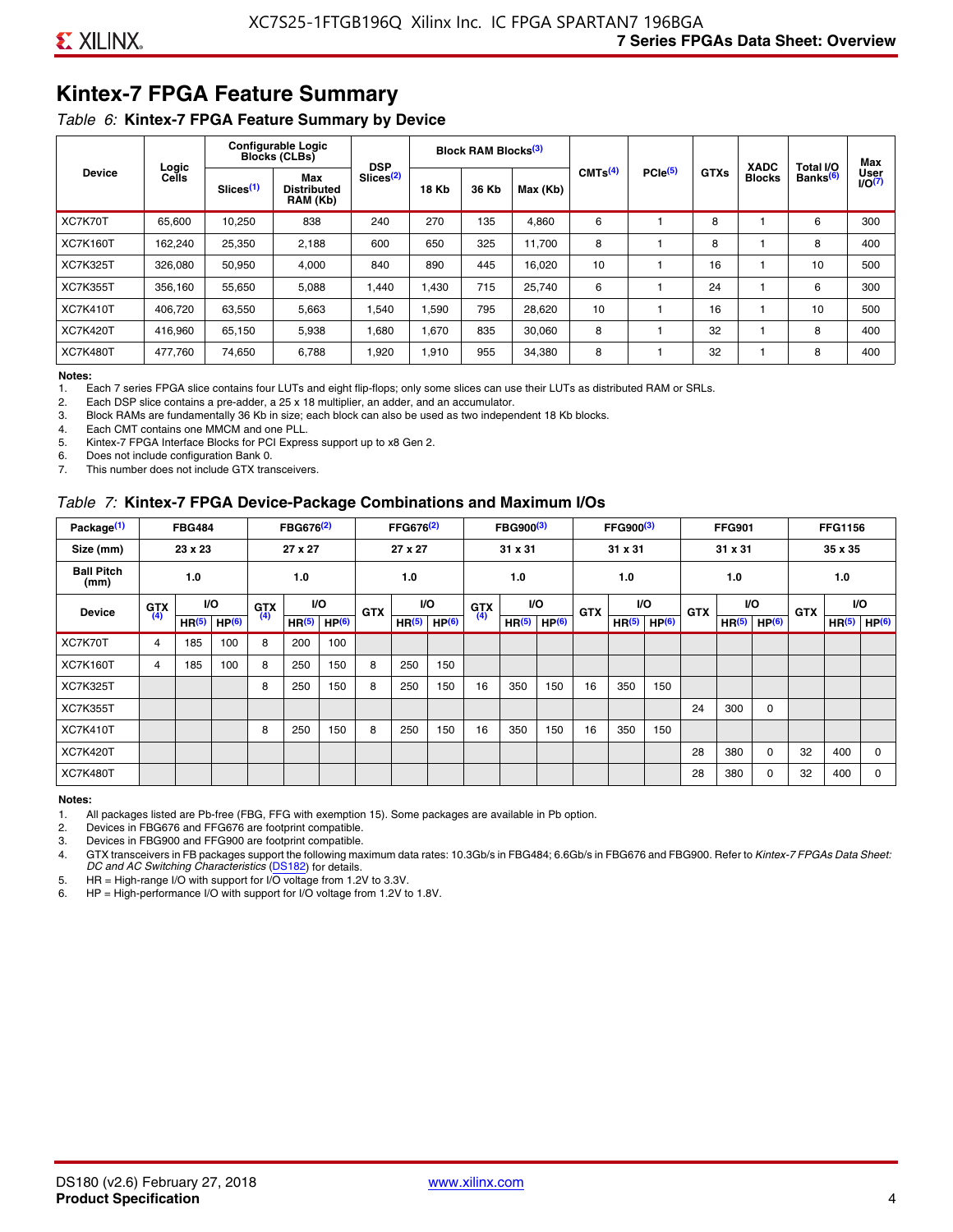# **Virtex-7 FPGA Feature Summary**

#### *Table 8:* **Virtex-7 FPGA Feature Summary**

|                       |                       |                       | <b>Configurable Logic</b><br><b>Blocks (CLBs)</b> | <b>DSP</b>            |       | Block RAM Blocks <sup>(4)</sup> |             | <b>CMTs</b> | <b>PCIe</b>    |            |            |            | <b>XADC</b>   | Total I/O            | Max                 |                     |
|-----------------------|-----------------------|-----------------------|---------------------------------------------------|-----------------------|-------|---------------------------------|-------------|-------------|----------------|------------|------------|------------|---------------|----------------------|---------------------|---------------------|
| Device <sup>(1)</sup> | Logic<br><b>Cells</b> | Slices <sup>(2)</sup> | Max<br><b>Distributed</b><br>RAM (Kb)             | Slices <sup>(3)</sup> | 18 Kb | 36 Kb                           | Max<br>(Kb) | (5)         | (6)            | <b>GTX</b> | <b>GTH</b> | <b>GTZ</b> | <b>Blocks</b> | Banks <sup>(7)</sup> | User<br>$1/O^{(8)}$ | SLRs <sup>(9)</sup> |
| <b>XC7V585T</b>       | 582,720               | 91,050                | 6,938                                             | .260                  | 1,590 | 795                             | 28,620      | 18          | 3              | 36         | 0          | $\Omega$   |               | 17                   | 850                 | N/A                 |
| <b>XC7V2000T</b>      | 1,954,560             | 305,400               | 21,550                                            | 2,160                 | 2,584 | ,292                            | 46,512      | 24          | 4              | 36         | 0          | $\Omega$   |               | 24                   | 1,200               | 4                   |
| XC7VX330T             | 326,400               | 51,000                | 4.388                                             | 1,120                 | 1,500 | 750                             | 27,000      | 14          | $\overline{2}$ | 0          | 28         | $\Omega$   |               | 14                   | 700                 | N/A                 |
| XC7VX415T             | 412,160               | 64.400                | 6,525                                             | 2,160                 | 1.760 | 880                             | 31,680      | 12          | $\overline{2}$ | $\Omega$   | 48         | $\Omega$   |               | 12                   | 600                 | N/A                 |
| XC7VX485T             | 485,760               | 75,900                | 8,175                                             | 2,800                 | 2,060 | 1,030                           | 37,080      | 14          | 4              | 56         | $\Omega$   | $\Omega$   |               | 14                   | 700                 | N/A                 |
| XC7VX550T             | 554,240               | 86,600                | 8,725                                             | 2,880                 | 2,360 | 1,180                           | 42,480      | 20          | $\overline{2}$ | 0          | 80         | $\Omega$   |               | 16                   | 600                 | N/A                 |
| XC7VX690T             | 693,120               | 108,300               | 10,888                                            | 3,600                 | 2,940 | 1,470                           | 52,920      | 20          | 3              | 0          | 80         | $\Omega$   |               | 20                   | 1,000               | N/A                 |
| XC7VX980T             | 979,200               | 153,000               | 13,838                                            | 3,600                 | 3,000 | 1,500                           | 54,000      | 18          | 3              | 0          | 72         | 0          |               | 18                   | 900                 | N/A                 |
| XC7VX1140T            | 1,139,200             | 178,000               | 17.700                                            | 3,360                 | 3.760 | 1.880                           | 67.680      | 24          | 4              | 0          | 96         | $\Omega$   |               | 22                   | 1.100               | 4                   |
| XC7VH580T             | 580,480               | 90,700                | 8,850                                             | 1,680                 | 1,880 | 940                             | 33,840      | 12          | $\overline{c}$ | 0          | 48         | 8          |               | 12                   | 600                 | $\overline{c}$      |
| XC7VH870T             | 876,160               | 136,900               | 13,275                                            | 2,520                 | 2,820 | 1,410                           | 50,760      | 18          | 3              | 0          | 72         | 16         |               | 6                    | 300                 | 3                   |

#### **Notes:**

1. EasyPath™-7 FPGAs are also available to provide a fast, simple, and risk-free solution for cost reducing Virtex-7 T and Virtex-7 XT FPGA designs

2. Each 7 series FPGA slice contains four LUTs and eight flip-flops; only some slices can use their LUTs as distributed RAM or SRLs.

Each DSP slice contains a pre-adder, a 25 x 18 multiplier, an adder, and an accumulator.

4. Block RAMs are fundamentally 36 Kb in size; each block can also be used as two independent 18 Kb blocks.

5. Each CMT contains one MMCM and one PLL.

6. Virtex-7 T FPGA Interface Blocks for PCI Express support up to x8 Gen 2. Virtex-7 XT and Virtex-7 HT Interface Blocks for PCI Express support up to x8 Gen 3, with the exception of the XC7VX485T device, which supports x8 Gen 2.

7. Does not include configuration Bank 0.

8. This number does not include GTX, GTH, or GTZ transceivers.

9. Super logic regions (SLRs) are the constituent parts of FPGAs that use SSI technology. Virtex-7 HT devices use SSI technology to connect SLRs with 28.05 Gb/s transceivers.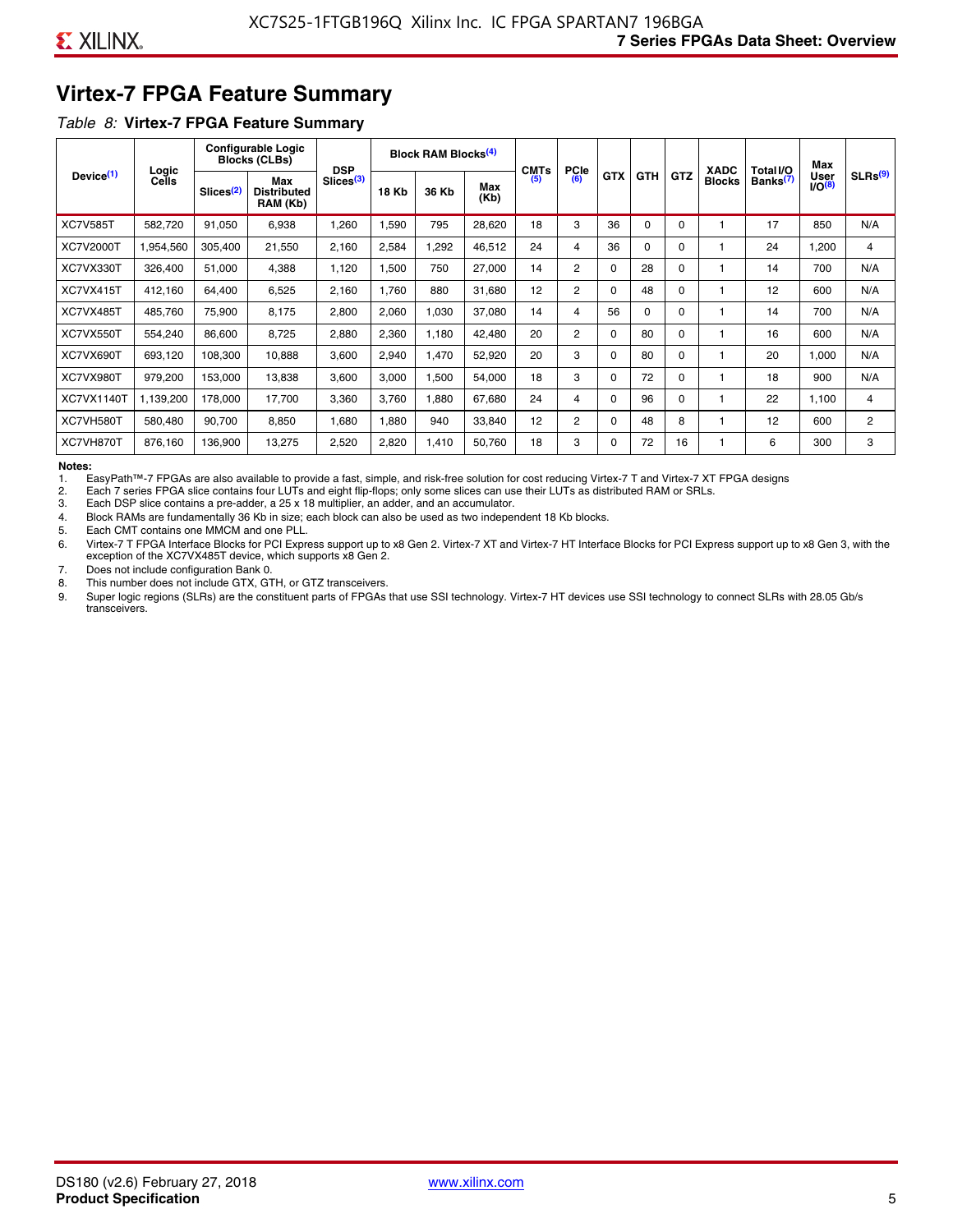#### *Table 9:* **Virtex-7 FPGA Device-Package Combinations and Maximum I/Os**

| Package <sup>(1)</sup> |            |            | <b>FFG1157</b>    |                   |            |            | FFG1761 <sup>(2)</sup> |                   |            |             | FHG1761 <sup>(2)</sup> |                   |            | <b>FLG1925</b>    |                   |
|------------------------|------------|------------|-------------------|-------------------|------------|------------|------------------------|-------------------|------------|-------------|------------------------|-------------------|------------|-------------------|-------------------|
| Size (mm)              |            |            | 35 x 35           |                   |            |            | 42.5 x 42.5            |                   |            |             | 45 x 45                |                   |            | 45 x 45           |                   |
| <b>Ball Pitch</b>      |            |            | 1.0               |                   |            |            | 1.0                    |                   |            |             | 1.0                    |                   |            | 1.0               |                   |
| <b>Device</b>          | <b>GTX</b> | <b>GTH</b> |                   | <b>VO</b>         | <b>GTX</b> | <b>GTH</b> |                        | I/O               | <b>GTX</b> | <b>GTH</b>  | VO.                    |                   | <b>GTX</b> |                   | VO.               |
|                        |            |            | HR <sup>(3)</sup> | HP <sup>(4)</sup> |            |            | HR <sup>(3)</sup>      | HP <sup>(4)</sup> |            |             | HR <sup>(3)</sup>      | HP <sup>(4)</sup> |            | HR <sup>(3)</sup> | HP <sup>(4)</sup> |
| <b>XC7V585T</b>        | 20         | 0          | 0                 | 600               | 36         | 0          | 100                    | 750               |            |             |                        |                   |            |                   |                   |
| XC7V2000T              |            |            |                   |                   |            |            |                        |                   | 36         | $\mathbf 0$ | 0                      | 850               | 16         | 0                 | 1,200             |
| XC7VX330T              | $\Omega$   | 20         | $\Omega$          | 600               | $\Omega$   | 28         | 50                     | 650               |            |             |                        |                   |            |                   |                   |
| XC7VX415T              | $\Omega$   | 20         | $\Omega$          | 600               |            |            |                        |                   |            |             |                        |                   |            |                   |                   |
| XC7VX485T              | 20         | 0          | 0                 | 600               | 28         | 0          | 0                      | 700               |            |             |                        |                   |            |                   |                   |
| XC7VX550T              |            |            |                   |                   |            |            |                        |                   |            |             |                        |                   |            |                   |                   |
| XC7VX690T              | $\Omega$   | 20         | $\Omega$          | 600               | $\Omega$   | 36         | $\Omega$               | 850               |            |             |                        |                   |            |                   |                   |
| XC7VX980T              |            |            |                   |                   |            |            |                        |                   |            |             |                        |                   |            |                   |                   |
| XC7VX1140T             |            |            |                   |                   |            |            |                        |                   |            |             |                        |                   |            |                   |                   |

#### **Notes:**

1. All packages listed are Pb-free (FFG, FHG, FLG with exemption 15). Some packages are available in Pb option.

2. Devices in FFG1761 and FHG1761 are footprint compatible.<br>3. HR = High-range I/O with support for I/O voltage from 1.2V to

HR = High-range I/O with support for I/O voltage from 1.2V to 3.3V.

4. HP = High-performance I/O with support for I/O voltage from 1.2V to 1.8V.

#### *Table 10:* **Virtex-7 FPGA Device-Package Combinations and Maximum I/Os - Continued**

| Package <sup>(1)</sup> |          | <b>FFG1158</b> |                  |            | FFG1926 <sup>(2)</sup> |                  |            | FLG1926 <sup>(2)</sup> |                  |    | <b>FFG1927</b> |                  |            | FFG1928 <sup>(3)</sup> |                  |            | FLG1928 <sup>(3)</sup> |                  |             | FFG1930 <sup>(4)</sup> |                  |            | $FLG1930^{(4)}$ |                  |
|------------------------|----------|----------------|------------------|------------|------------------------|------------------|------------|------------------------|------------------|----|----------------|------------------|------------|------------------------|------------------|------------|------------------------|------------------|-------------|------------------------|------------------|------------|-----------------|------------------|
| Size (mm)              |          | 35 x 35        |                  |            | 45 x 45                |                  |            | 45 x 45                |                  |    | 45 x 45        |                  |            | 45 x 45                |                  |            | 45 x 45                |                  |             | 45 x 45                |                  |            | 45 x 45         |                  |
| <b>Ball Pitch</b>      |          | 1.0            |                  |            | 1.0                    |                  |            | 1.0                    |                  |    | 1.0            |                  |            | 1.0                    |                  |            | 1.0                    |                  |             | 1.0                    |                  |            | 1.0             |                  |
|                        |          |                | <b>VO</b>        |            |                        | <b>VO</b>        |            |                        | <b>VO</b>        |    |                | <b>VO</b>        |            |                        | <b>VO</b>        |            |                        | <b>VO</b>        |             |                        | <b>VO</b>        |            |                 | VO.              |
| <b>Device</b>          |          | <b>GTX GTH</b> | <b>HP</b><br>(5) | <b>GTX</b> | <b>GTH</b>             | <b>HP</b><br>(5) | <b>GTX</b> | <b>GTH</b>             | <b>HP</b><br>(5) |    | <b>GTX GTH</b> | <b>HP</b><br>(5) | <b>GTX</b> | <b>GTH</b>             | <b>HP</b><br>(5) | <b>GTX</b> | <b>GTH</b>             | <b>HP</b><br>(5) | <b>GTX</b>  | GTH                    | <b>HP</b><br>(5) | <b>GTX</b> | GTH             | <b>HP</b><br>(5) |
| <b>XC7V585T</b>        |          |                |                  |            |                        |                  |            |                        |                  |    |                |                  |            |                        |                  |            |                        |                  |             |                        |                  |            |                 |                  |
| XC7V2000T              |          |                |                  |            |                        |                  |            |                        |                  |    |                |                  |            |                        |                  |            |                        |                  |             |                        |                  |            |                 |                  |
| XC7VX330T              |          |                |                  |            |                        |                  |            |                        |                  |    |                |                  |            |                        |                  |            |                        |                  |             |                        |                  |            |                 |                  |
| XC7VX415T              | $\Omega$ | 48             | 350              |            |                        |                  |            |                        |                  | 0  | 48             | 600              |            |                        |                  |            |                        |                  |             |                        |                  |            |                 |                  |
| XC7VX485T              | 48       | 0              | 350              |            |                        |                  |            |                        |                  | 56 | 0              | 600              |            |                        |                  |            |                        |                  | 24          | 0                      | 700              |            |                 |                  |
| XC7VX550T              | 0        | 48             | 350              |            |                        |                  |            |                        |                  | 0  | 80             | 600              |            |                        |                  |            |                        |                  |             |                        |                  |            |                 |                  |
| XC7VX690T              | $\Omega$ | 48             | 350              | $\Omega$   | 64                     | 720              |            |                        |                  | 0  | 80             | 600              |            |                        |                  |            |                        |                  | $\mathbf 0$ | 24                     | 1,000            |            |                 |                  |
| XC7VX980T              |          |                |                  | $\Omega$   | 64                     | 720              |            |                        |                  |    |                |                  | $\Omega$   | 72                     | 480              |            |                        |                  | 0           | 24                     | 900              |            |                 |                  |
| XC7VX1140T             |          |                |                  |            |                        |                  | $\Omega$   | 64                     | 720              |    |                |                  |            |                        |                  | $\Omega$   | 96                     | 480              |             |                        |                  | 0          | 24              | 1,100            |

**Notes:** 

1. All packages listed are Pb-free (FFG, FLG with exemption 15). Some packages are available in Pb option.<br>2. Devices in FFG1926 and FLG1926 are footprint compatible.

2. Devices in FFG1926 and FLG1926 are footprint compatible.

3. Devices in FFG1928 and FLG1928 are footprint compatible.

4. Devices in FFG1930 and FLG1930 are footprint compatible.<br>5. HP = High-performance I/O with support for I/O voltage from HP = High-performance I/O with support for I/O voltage from 1.2V to 1.8V.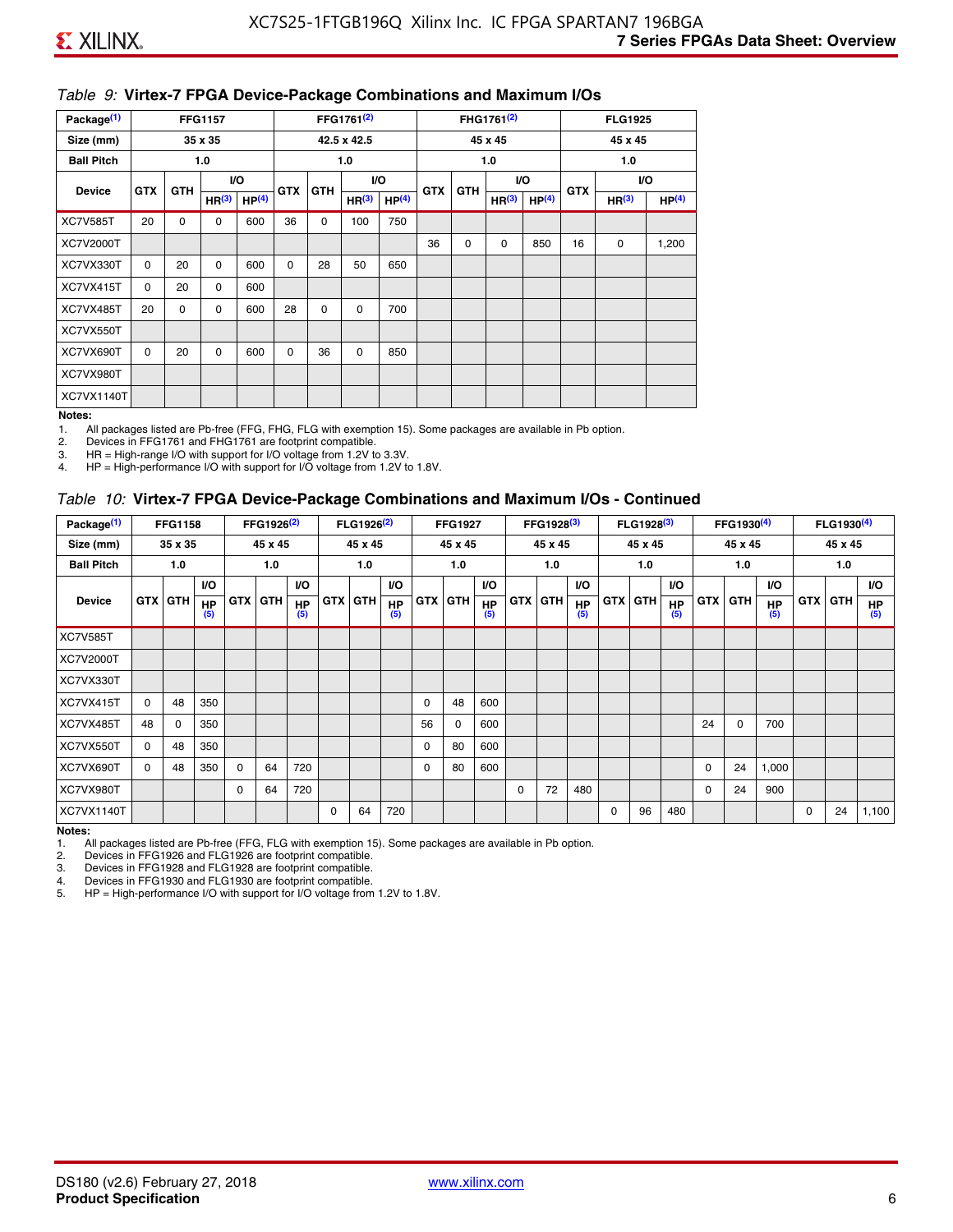#### *Table 11:* **Virtex-7 HT FPGA Device-Package Combinations and Maximum I/Os**

| Package <sup>(1)</sup> |            | <b>FLG1155</b> |       |            | <b>FLG1931</b> |       |            | <b>FLG1932</b> |                   |
|------------------------|------------|----------------|-------|------------|----------------|-------|------------|----------------|-------------------|
| Size (mm)              |            | 35 x 35        |       |            | 45 x 45        |       |            | 45 x 45        |                   |
| <b>Ball Pitch</b>      |            | 1.0            |       |            |                |       | 1.0        |                |                   |
|                        |            |                | VO.   | <b>VO</b>  |                |       |            |                | VO.               |
| <b>Device</b>          | <b>GTH</b> | <b>GTZ</b>     | HP(2) | <b>GTH</b> | <b>GTZ</b>     | HP(2) | <b>GTH</b> | <b>GTZ</b>     | HP <sup>(2)</sup> |
| XC7VH580T              | 24         | 8              | 400   | 48         | 8              | 600   |            |                |                   |
| XC7VH870T              |            |                |       |            |                |       | 72         | 16             | 300               |

#### **Notes:**

1. All packages listed are Pb-free with exemption 15. Some packages are available in Pb option.

2. HP = High-performance I/O with support for I/O voltage from 1.2V to 1.8V.

# **Stacked Silicon Interconnect (SSI) Technology**

There are many challenges associated with creating high capacity FPGAs that Xilinx addresses with the SSI technology. SSI technology enables multiple super logic regions (SLRs) to be combined on a passive interposer layer, using proven manufacturing and assembly techniques from industry leaders, to create a single FPGA with more than ten thousand inter-SLR connections, providing ultra-high bandwidth connectivity with low latency and low power consumption. There are two types of SLRs used in Virtex-7 FPGAs: a logic intensive SLR used in the Virtex-7 T devices and a DSP/block RAM/transceiver-rich SLR used in the Virtex-7 XT and HT devices. SSI technology enables the production of higher capability FPGAs than traditional manufacturing methods, enabling the highest capacity and highest performance FPGAs ever created to reach production more quickly and with less risk than would otherwise be possible. Thousands of super long line (SLL) routing resources and ultra-high performance clock lines that cross between the SLRs ensure that designs span seamlessly across these high-density programmable logic devices.

# **CLBs, Slices, and LUTs**

Some key features of the CLB architecture include:

- Real 6-input look-up tables (LUTs)
- Memory capability within the LUT
- Register and shift register functionality

The LUTs in 7 series FPGAs can be configured as either one 6-input LUT (64-bit ROMs) with one output, or as two 5-input LUTs (32-bit ROMs) with separate outputs but common addresses or logic inputs. Each LUT output can optionally be registered in a flip-flop. Four such LUTs and their eight flip-flops as well as multiplexers and arithmetic carry logic form a slice, and two slices form a configurable logic block (CLB). Four of the eight flip-flops per slice (one per LUT) can optionally be configured as latches.

Between 25–50% of all slices can also use their LUTs as distributed 64-bit RAM or as 32-bit shift registers (SRL32) or as two SRL16s. Modern synthesis tools take advantage of these highly efficient logic, arithmetic, and memory features.

# **Clock Management**

Some of the key highlights of the clock management architecture include:

- High-speed buffers and routing for low-skew clock distribution
- Frequency synthesis and phase shifting
- Low-jitter clock generation and jitter filtering

Each 7 series FPGA has up to 24 clock management tiles (CMTs), each consisting of one mixed-mode clock manager (MMCM) and one phase-locked loop (PLL).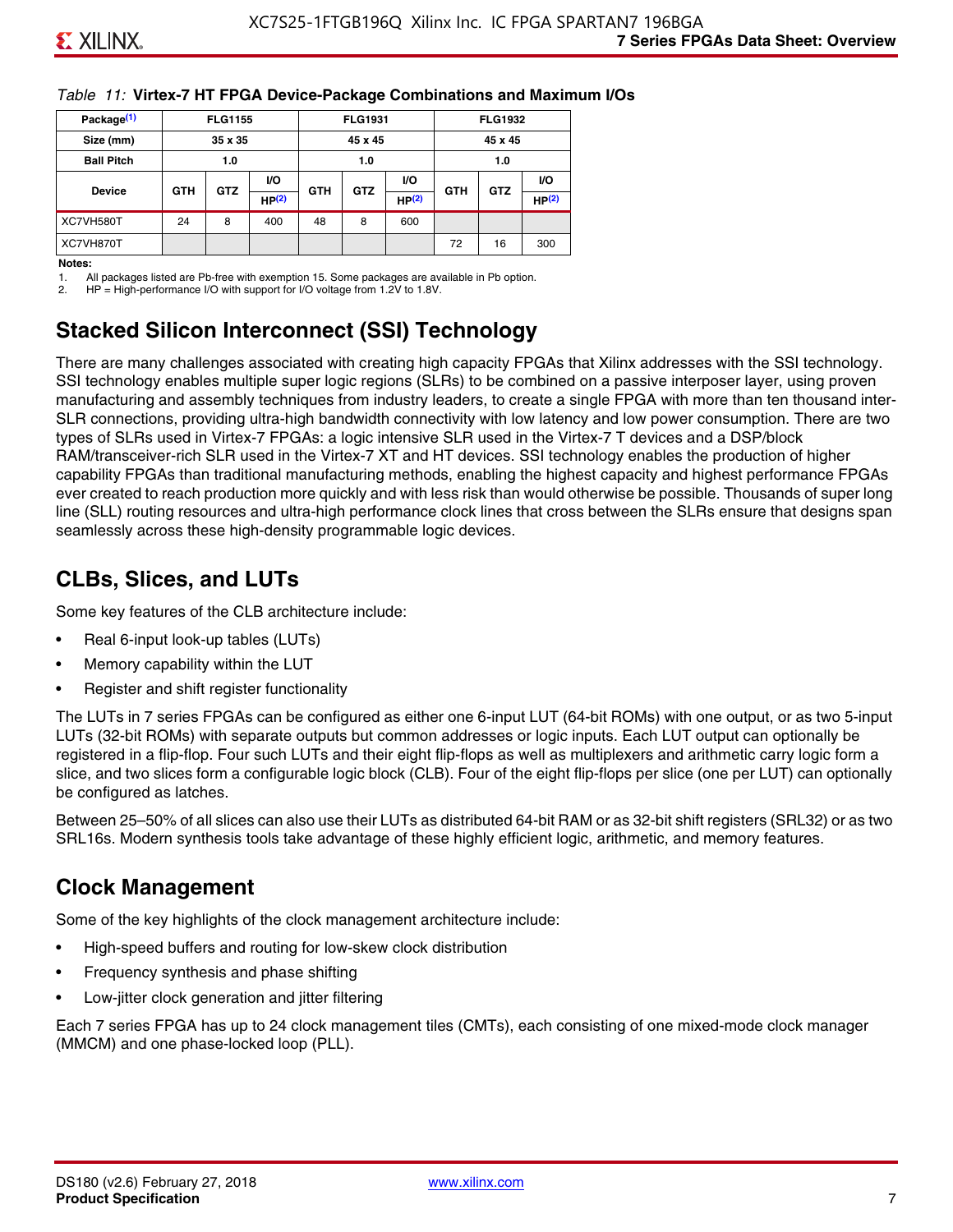### **Mixed-Mode Clock Manager and Phase-Locked Loop**

The MMCM and PLL share many characteristics. Both can serve as a frequency synthesizer for a wide range of frequencies and as a jitter filter for incoming clocks. At the center of both components is a voltage-controlled oscillator (VCO), which speeds up and slows down depending on the input voltage it receives from the phase frequency detector (PFD).

There are three sets of programmable frequency dividers: D, M, and O. The pre-divider D (programmable by configuration and afterwards via DRP) reduces the input frequency and feeds one input of the traditional PLL phase/frequency comparator. The feedback divider M (programmable by configuration and afterwards via DRP) acts as a multiplier because it divides the VCO output frequency before feeding the other input of the phase comparator. D and M must be chosen appropriately to keep the VCO within its specified frequency range. The VCO has eight equally-spaced output phases  $(0^\circ, 45^\circ, 90^\circ, 135^\circ, 180^\circ, 225^\circ, 270^\circ,$  and  $315^\circ$ ). Each can be selected to drive one of the output dividers (six for the PLL, O0 to O5, and seven for the MMCM, O0 to O6), each programmable by configuration to divide by any integer from 1 to 128.

The MMCM and PLL have three input-jitter filter options: low bandwidth, high bandwidth, or optimized mode. Low-bandwidth mode has the best jitter attenuation but not the smallest phase offset. High-bandwidth mode has the best phase offset, but not the best jitter attenuation. Optimized mode allows the tools to find the best setting.

#### **MMCM Additional Programmable Features**

The MMCM can have a fractional counter in either the feedback path (acting as a multiplier) or in one output path. Fractional counters allow non-integer increments of  $1/8$  and can thus increase frequency synthesis capabilities by a factor of 8.

The MMCM can also provide fixed or dynamic phase shift in small increments that depend on the VCO frequency. At 1600 MHz, the phase-shift timing increment is 11.2 ps.

#### **Clock Distribution**

Each 7 series FPGA provides six different types of clock lines (BUFG, BUFR, BUFIO, BUFH, BUFMR, and the highperformance clock) to address the different clocking requirements of high fanout, short propagation delay, and extremely low skew.

#### **Global Clock Lines**

In each 7 series FPGA (except XC7S6 and XC7S15), 32 global clock lines have the highest fanout and can reach every flipflop clock, clock enable, and set/reset, as well as many logic inputs. There are 12 global clock lines within any clock region driven by the horizontal clock buffers (BUFH). Each BUFH can be independently enabled/disabled, allowing for clocks to be turned off within a region, thereby offering fine-grain control over which clock regions consume power. Global clock lines can be driven by global clock buffers, which can also perform glitchless clock multiplexing and clock enable functions. Global clocks are often driven from the CMT, which can completely eliminate the basic clock distribution delay.

#### **Regional Clocks**

Regional clocks can drive all clock destinations in their region. A region is defined as an area that is 50 I/O and 50 CLB high and half the chip wide. 7 series FPGAs have between two and twenty-four regions. There are four regional clock tracks in every region. Each regional clock buffer can be driven from any of four clock-capable input pins, and its frequency can optionally be divided by any integer from 1 to 8.

#### **I/O Clocks**

I/O clocks are especially fast and serve only I/O logic and serializer/deserializer (SerDes) circuits, as described in the I/O Logic section. The 7 series devices have a direct connection from the MMCM to the I/O for low-jitter, high-performance interfaces.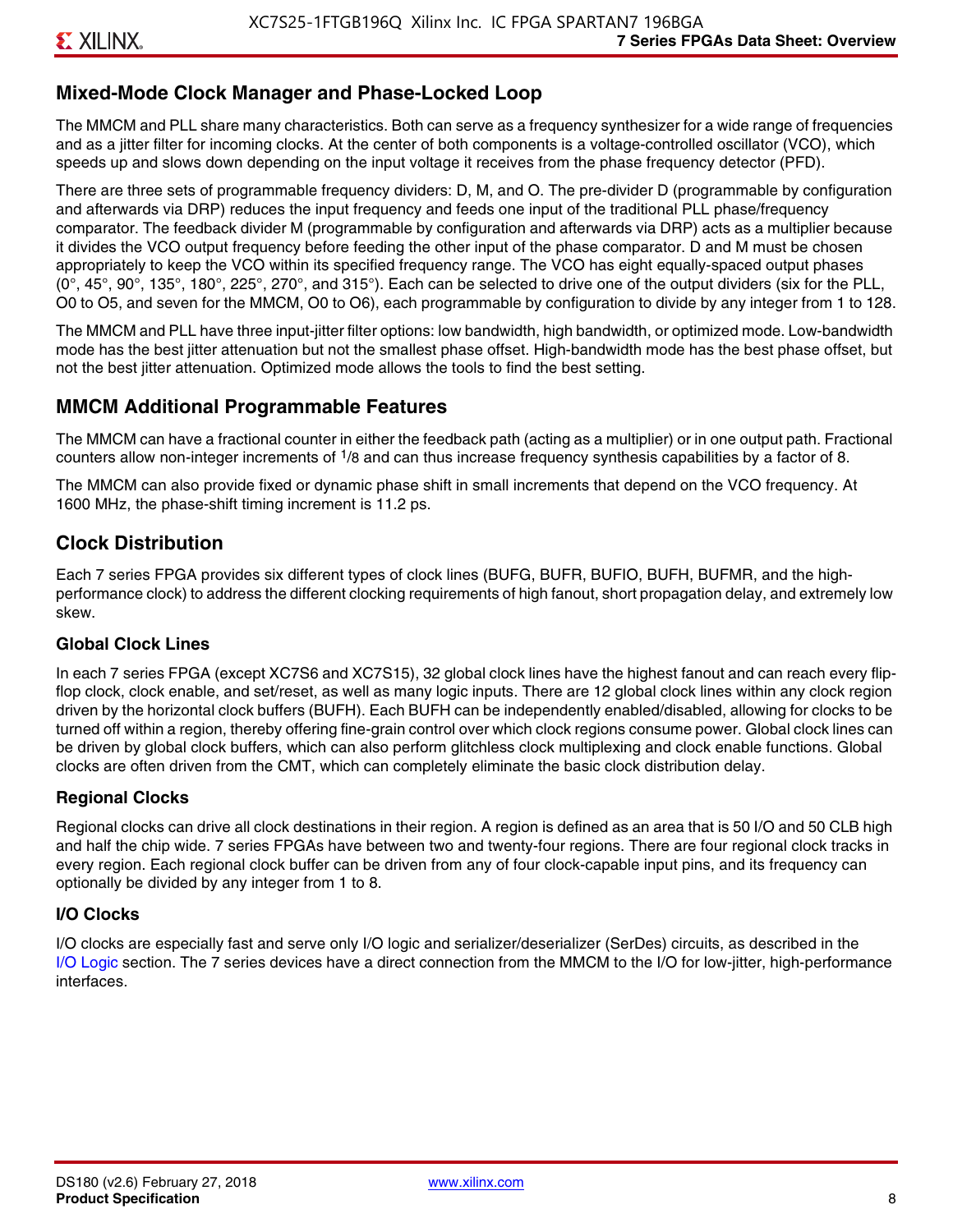# **Block RAM**

Some of the key features of the block RAM include:

- Dual-port 36 Kb block RAM with port widths of up to 72
- Programmable FIFO logic
- Built-in optional error correction circuitry

Every 7 series FPGA has between 5 and 1,880 dual-port block RAMs, each storing 36 Kb. Each block RAM has two completely independent ports that share nothing but the stored data.

# **Synchronous Operation**

Each memory access, read or write, is controlled by the clock. All inputs, data, address, clock enables, and write enables are registered. Nothing happens without a clock. The input address is always clocked, retaining data until the next operation. An optional output data pipeline register allows higher clock rates at the cost of an extra cycle of latency.

During a write operation, the data output can reflect either the previously stored data, the newly written data, or can remain unchanged.

# **Programmable Data Width**

Each port can be configured as 32K  $\times$  1, 16K  $\times$  2, 8K  $\times$  4, 4K  $\times$  9 (or 8), 2K  $\times$  18 (or 16), 1K  $\times$  36 (or 32), or 512  $\times$  72 (or 64). The two ports can have different aspect ratios without any constraints.

Each block RAM can be divided into two completely independent 18 Kb block RAMs that can each be configured to any aspect ratio from 16K  $\times$  1 to 512  $\times$  36. Everything described previously for the full 36 Kb block RAM also applies to each of the smaller 18 Kb block RAMs.

Only in simple dual-port (SDP) mode can data widths of greater than 18 bits (18 Kb RAM) or 36 bits (36 Kb RAM) be accessed. In this mode, one port is dedicated to read operation, the other to write operation. In SDP mode, one side (read or write) can be variable, while the other is fixed to 32/36 or 64/72.

Both sides of the dual-port 36 Kb RAM can be of variable width.

Two adjacent 36 Kb block RAMs can be configured as one cascaded 64K × 1 dual-port RAM without any additional logic.

# **Error Detection and Correction**

Each 64-bit-wide block RAM can generate, store, and utilize eight additional Hamming code bits and perform single-bit error correction and double-bit error detection (ECC) during the read process. The ECC logic can also be used when writing to or reading from external 64- to 72-bit-wide memories.

# **FIFO Controller**

The built-in FIFO controller for single-clock (synchronous) or dual-clock (asynchronous or multirate) operation increments the internal addresses and provides four handshaking flags: full, empty, almost full, and almost empty. The almost full and almost empty flags are freely programmable. Similar to the block RAM, the FIFO width and depth are programmable, but the write and read ports always have identical width.

First word fall-through mode presents the first-written word on the data output even before the first read operation. After the first word has been read, there is no difference between this mode and the standard mode.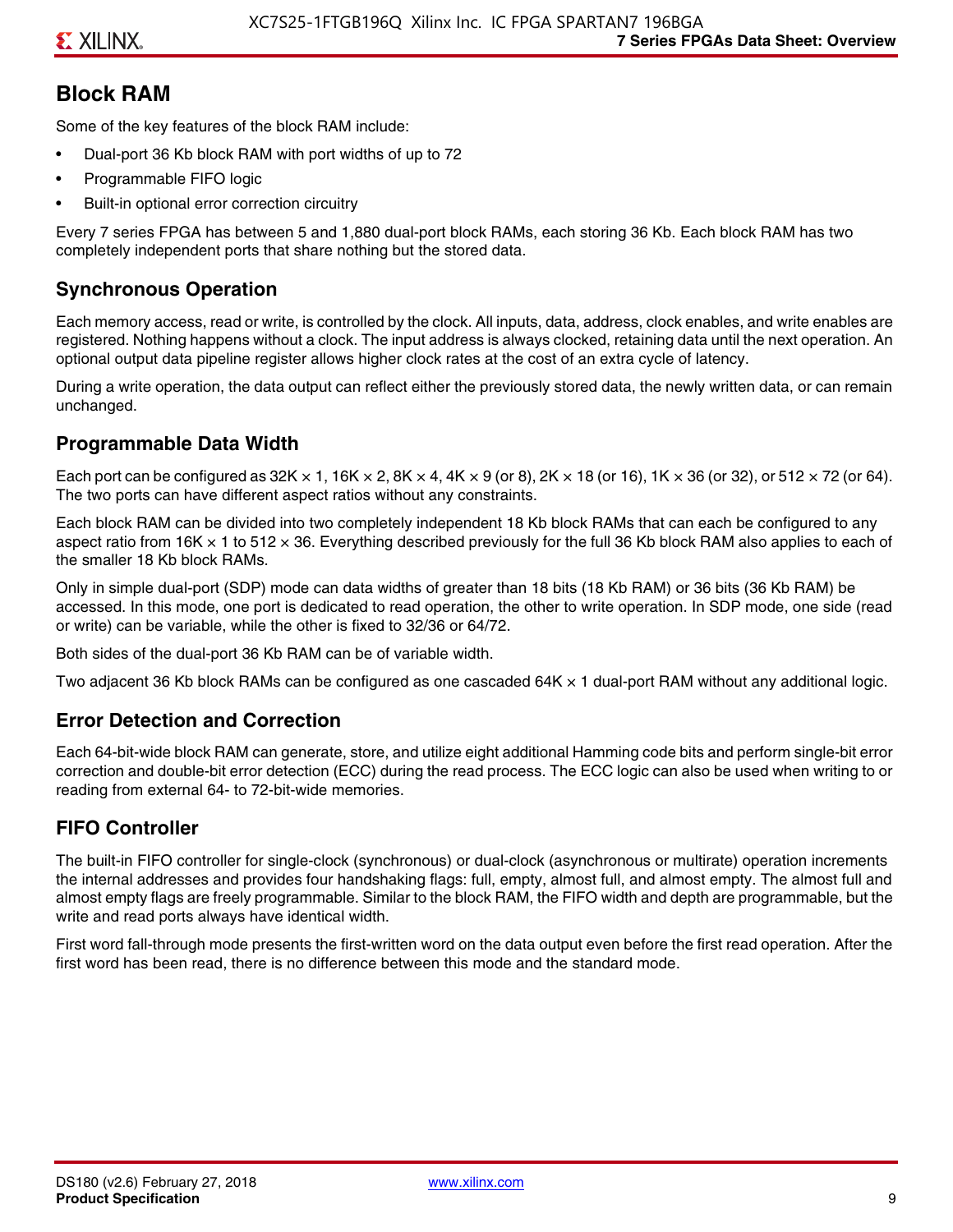# **Digital Signal Processing — DSP Slice**

Some highlights of the DSP functionality include:

- $25 \times 18$  two's complement multiplier/accumulator high-resolution (48 bit) signal processor
- Power saving pre-adder to optimize symmetrical filter applications
- Advanced features: optional pipelining, optional ALU, and dedicated buses for cascading

DSP applications use many binary multipliers and accumulators, best implemented in dedicated DSP slices. All 7 series FPGAs have many dedicated, full custom, low-power DSP slices, combining high speed with small size while retaining system design flexibility.

Each DSP slice fundamentally consists of a dedicated 25 × 18 bit two's complement multiplier and a 48-bit accumulator, both capable of operating up to 741 MHz. The multiplier can be dynamically bypassed, and two 48-bit inputs can feed a single-instruction-multiple-data (SIMD) arithmetic unit (dual 24-bit add/subtract/accumulate or quad 12-bit add/subtract/accumulate), or a logic unit that can generate any one of ten different logic functions of the two operands.

The DSP includes an additional pre-adder, typically used in symmetrical filters. This pre-adder improves performance in densely packed designs and reduces the DSP slice count by up to 50%. The DSP also includes a 48-bit-wide Pattern Detector that can be used for convergent or symmetric rounding. The pattern detector is also capable of implementing 96-bit-wide logic functions when used in conjunction with the logic unit.

The DSP slice provides extensive pipelining and extension capabilities that enhance the speed and efficiency of many applications beyond digital signal processing, such as wide dynamic bus shifters, memory address generators, wide bus multiplexers, and memory-mapped I/O register files. The accumulator can also be used as a synchronous up/down counter.

# **Input/Output**

Some highlights of the input/output functionality include:

- High-performance SelectIO technology with support for 1,866 Mb/s DDR3
- High-frequency decoupling capacitors within the package for enhanced signal integrity
- Digitally Controlled Impedance that can be 3-stated for lowest power, high-speed I/O operation

The number of I/O pins varies depending on device and package size. Each I/O is configurable and can comply with a large number of I/O standards. With the exception of the supply pins and a few dedicated configuration pins, all other package pins have the same I/O capabilities, constrained only by certain banking rules. The I/O in 7 series FPGAs are classed as high range (HR) or high performance (HP). The HR I/Os offer the widest range of voltage support, from 1.2V to 3.3V. The HP I/Os are optimized for highest performance operation, from 1.2V to 1.8V.

HR and HP I/O pins in 7 series FPGAs are organized in banks, with 50 pins per bank. Each bank has one common V<sub>CCO</sub> output supply, which also powers certain input buffers. Some single-ended input buffers require an internally generated or an externally applied reference voltage ( $V_{RFF}$ ). There are two  $V_{RFF}$  pins per bank (except configuration bank 0). A single bank can have only one  $V_{\text{RFF}}$  voltage value.

Xilinx 7 series FPGAs use a variety of package types to suit the needs of the user, including small form factor wire-bond packages for lowest cost; conventional, high performance flip-chip packages; and bare-die flip-chip packages that balance smaller form factor with high performance. In the flip-chip packages, the silicon device is attached to the package substrate using a high-performance flip-chip process. Controlled ESR discrete decoupling capacitors are mounted on the package substrate to optimize signal integrity under simultaneous switching of outputs (SSO) conditions.

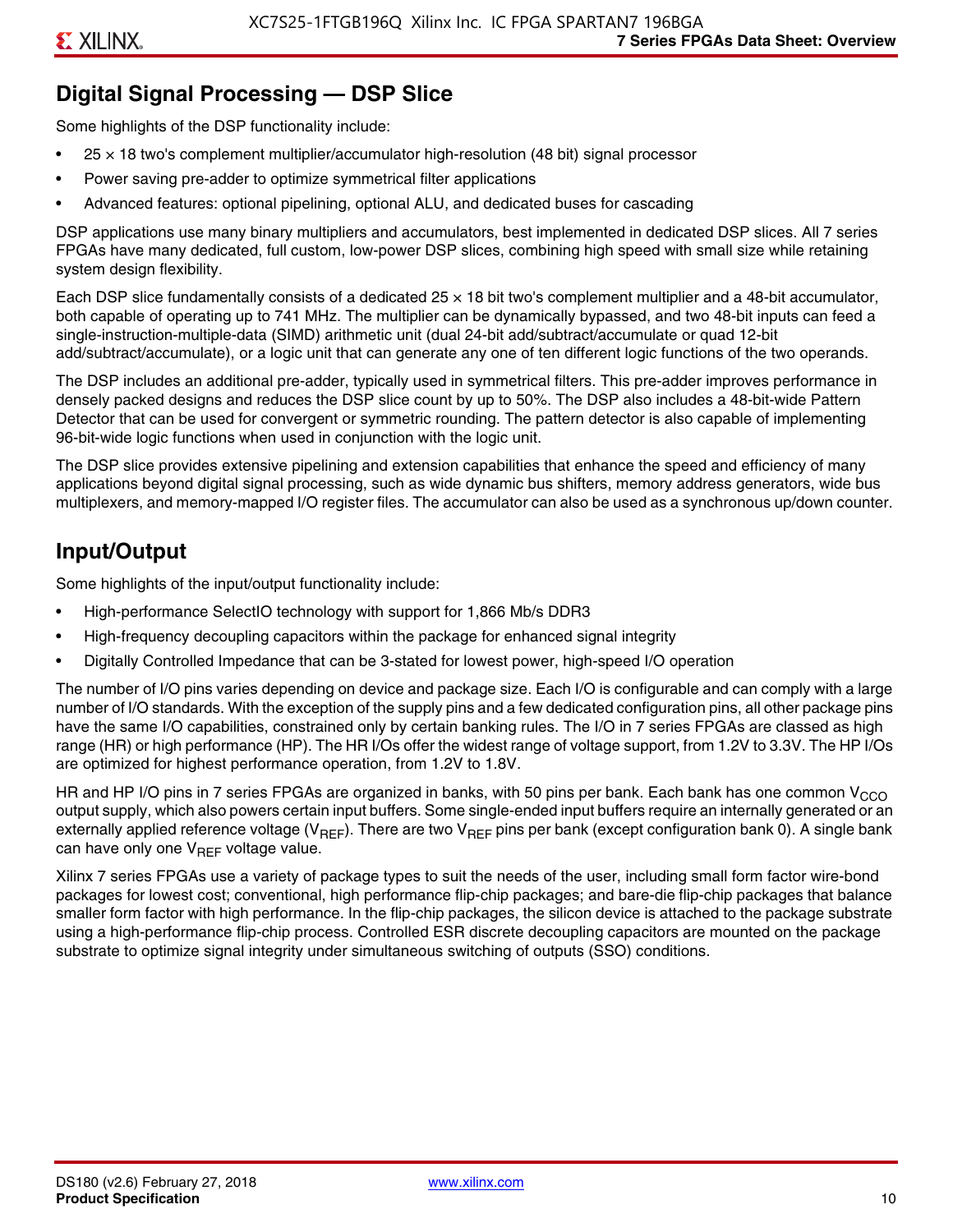# **I/O Electrical Characteristics**

Single-ended outputs use a conventional CMOS push/pull output structure driving High towards  $V_{CCO}$  or Low towards ground, and can be put into a high-Z state. The system designer can specify the slew rate and the output strength. The input is always active but is usually ignored while the output is active. Each pin can optionally have a weak pull-up or a weak pulldown resistor.

Most signal pin pairs can be configured as differential input pairs or output pairs. Differential input pin pairs can optionally be terminated with a 100Ω internal resistor. All 7 series devices support differential standards beyond LVDS: RSDS, BLVDS, differential SSTL, and differential HSTL.

Each of the I/Os supports memory I/O standards, such as single-ended and differential HSTL as well as single-ended SSTL and differential SSTL. The SSTL I/O standard can support data rates of up to 1,866 Mb/s for DDR3 interfacing applications.

#### **3-State Digitally Controlled Impedance and Low Power I/O Features**

The 3-state Digitally Controlled Impedance (T\_DCI) can control the output drive impedance (series termination) or can provide parallel termination of an input signal to V<sub>CCO</sub> or split (Thevenin) termination to V<sub>CCO</sub>/2. This allows users to eliminate off-chip termination for signals using T\_DCI. In addition to board space savings, the termination automatically turns off when in output mode or when 3-stated, saving considerable power compared to off-chip termination. The I/Os also have low power modes for IBUF and IDELAY to provide further power savings, especially when used to implement memory interfaces.

### **I/O Logic**

#### **Input and Output Delay**

All inputs and outputs can be configured as either combinatorial or registered. Double data rate (DDR) is supported by all inputs and outputs. Any input and some outputs can be individually delayed by up to 32 increments of 78 ps, 52 ps, or 39 ps each. Such delays are implemented as IDELAY and ODELAY. The number of delay steps can be set by configuration and can also be incremented or decremented while in use.

#### **ISERDES and OSERDES**

Many applications combine high-speed, bit-serial I/O with slower parallel operation inside the device. This requires a serializer and deserializer (SerDes) inside the I/O structure. Each I/O pin possesses an 8-bit IOSERDES (ISERDES and OSERDES) capable of performing serial-to-parallel or parallel-to-serial conversions with programmable widths of 2, 3, 4, 5, 6, 7, or 8 bits. By cascading two IOSERDES from two adjacent pins (default from differential I/O), wider width conversions of 10 and 14 bits can also be supported. The ISERDES has a special oversampling mode capable of asynchronous data recovery for applications like a 1.25 Gb/s LVDS I/O-based SGMII interface.

# **Low-Power Gigabit Transceivers**

Some highlights of the Low-Power Gigabit Transceivers include:

- High-performance transceivers capable of up to 6.6 Gb/s (GTP), 12.5 Gb/s (GTX), 13.1 Gb/s (GTH), or 28.05 Gb/s (GTZ) line rates depending on the family, enabling the first single device for 400G implementations.
- Low-power mode optimized for chip-to-chip interfaces.
- Advanced Transmit pre and post emphasis, receiver linear equalization (CTLE), and decision feedback equalization (DFE) for long reach or backplane applications. Auto-adaption at receiver equalization and on-chip Eye Scan for easy serial link tuning.

Ultra-fast serial data transmission to optical modules, between ICs on the same PCB, over the backplane, or over longer distances is becoming increasingly popular and important to enable customer line cards to scale to 100 Gb/s and onwards to 400 Gb/s. It requires specialized dedicated on-chip circuitry and differential I/O capable of coping with the signal integrity issues at these high data rates.

The transceiver count in the 7 series FPGAs ranges from up to 16 transceiver circuits in the Artix-7 family, up to 32 transceiver circuits in the Kintex-7 family, and up to 96 transceiver circuits in the Virtex-7 family. Each serial transceiver is a combined transmitter and receiver. The various 7 series serial transceivers use either a combination of ring oscillators and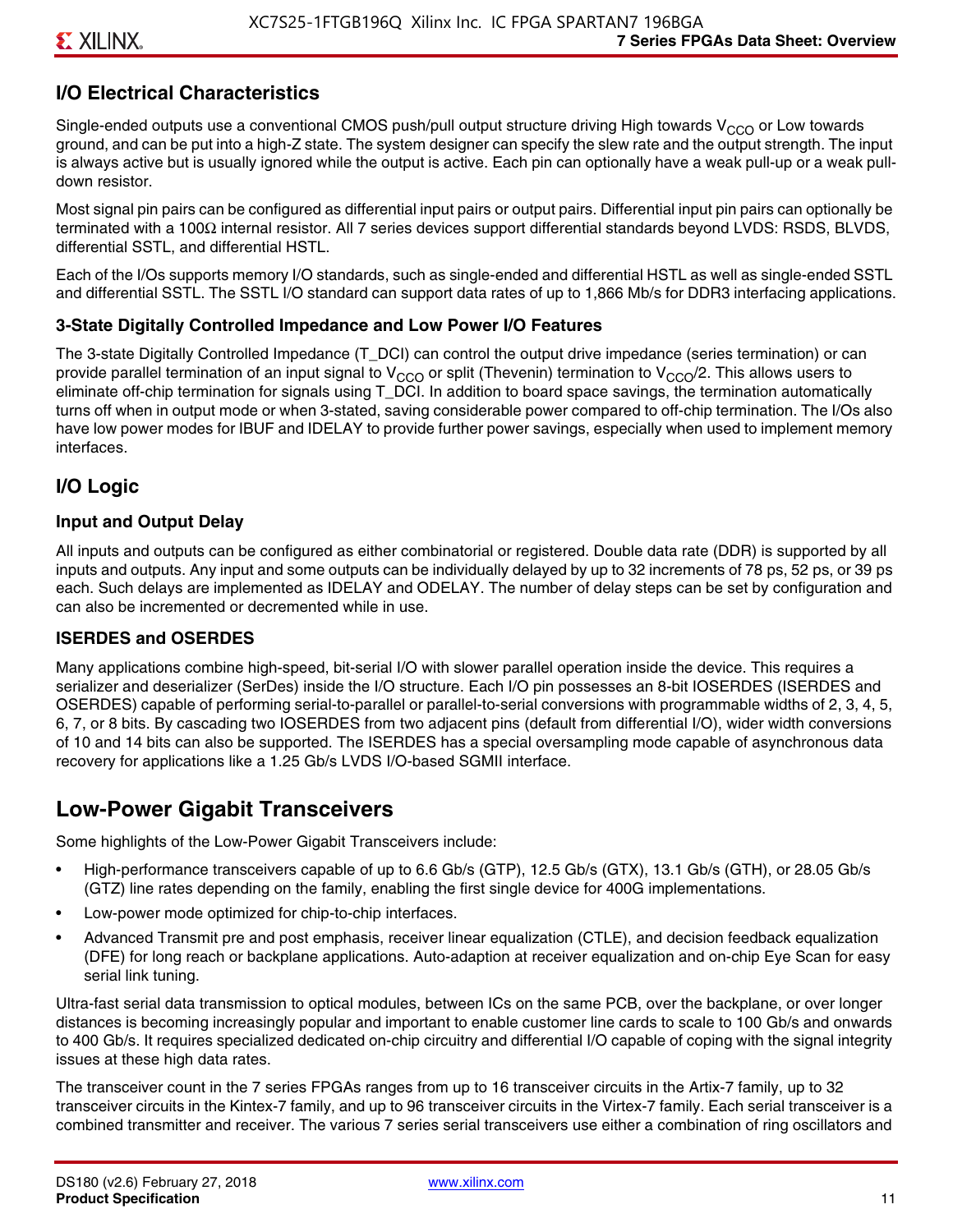LC tank or, in the case of the GTZ, a single LC tank architecture to allow the ideal blend of flexibility and performance while enabling IP portability across the family members. The different 7 series family members offer different top-end data rates. The GTP operates up to 6.6 Gb/s, the GTX operates up to 12.5 Gb/s, the GTH operates up to 13.1 Gb/s, and the GTZ operates up to 28.05 Gb/s. Lower data rates can be achieved using FPGA logic-based oversampling. The serial transmitter and receiver are independent circuits that use an advanced PLL architecture to multiply the reference frequency input by certain programmable numbers up to 100 to become the bit-serial data clock. Each transceiver has a large number of userdefinable features and parameters. All of these can be defined during device configuration, and many can also be modified during operation.

#### **Transmitter**

The transmitter is fundamentally a parallel-to-serial converter with a conversion ratio of 16, 20, 32, 40, 64, or 80. Additionally, the GTZ transmitter supports up to 160 bit data widths. This allows the designer to trade-off datapath width for timing margin in high-performance designs. These transmitter outputs drive the PC board with a single-channel differential output signal. TXOUTCLK is the appropriately divided serial data clock and can be used directly to register the parallel data coming from the internal logic. The incoming parallel data is fed through an optional FIFO and has additional hardware support for the 8B/10B, 64B/66B, or 64B/67B encoding schemes to provide a sufficient number of transitions. The bit-serial output signal drives two package pins with differential signals. This output signal pair has programmable signal swing as well as programmable pre- and post-emphasis to compensate for PC board losses and other interconnect characteristics. For shorter channels, the swing can be reduced to reduce power consumption.

#### **Receiver**

The receiver is fundamentally a serial-to-parallel converter, changing the incoming bit-serial differential signal into a parallel stream of words, each 16, 20, 32, 40, 64, or 80 bits. Additionally, the GTZ receiver supports up to 160 bit data widths. This allows the FPGA designer to trade-off internal datapath width versus logic timing margin. The receiver takes the incoming differential data stream, feeds it through programmable linear and decision feedback equalizers (to compensate for PC board and other interconnect characteristics), and uses the reference clock input to initiate clock recognition. There is no need for a separate clock line. The data pattern uses non-return-to-zero (NRZ) encoding and optionally guarantees sufficient data transitions by using the selected encoding scheme. Parallel data is then transferred into the FPGA logic using the RXUSRCLK clock. For short channels, the transceivers offers a special low power mode (LPM) to reduce power consumption by approximately 30%.

### **Out-of-Band Signaling**

The transceivers provide out-of-band (OOB) signaling, often used to send low-speed signals from the transmitter to the receiver while high-speed serial data transmission is not active. This is typically done when the link is in a powered-down state or has not yet been initialized. This benefits PCI Express and SATA/SAS applications.

# **Integrated Interface Blocks for PCI Express Designs**

Highlights of the integrated blocks for PCI Express include:

- Compliant to the PCI Express Base Specification 2.1 or 3.0 (depending of family) with Endpoint and Root Port capability
- Supports Gen1 (2.5 Gb/s), Gen2 (5 Gb/s), and Gen3 (8 Gb/s) depending on device family
- Advanced configuration options, Advanced Error Reporting (AER), and End-to-End CRC (ECRC) Advanced Error Reporting and ECRC features
- Multiple-function and single root I/O virtualization (SR-IOV) support enabled through soft-logic wrappers or embedded in the integrated block depending on family

All Artix-7, Kintex-7, and Virtex-7 devices include at least one integrated block for PCI Express technology that can be configured as an Endpoint or Root Port, compliant to the PCI Express Base Specification Revision 2.1 or 3.0. The Root Port can be used to build the basis for a compatible Root Complex, to allow custom FPGA-to-FPGA communication via the PCI Express protocol, and to attach ASSP Endpoint devices, such as Ethernet Controllers or Fibre Channel HBAs, to the FPGA.

This block is highly configurable to system design requirements and can operate 1, 2, 4, or 8 lanes at the 2.5 Gb/s, 5.0 Gb/s, and 8.0 Gb/s data rates. For high-performance applications, advanced buffering techniques of the block offer a flexible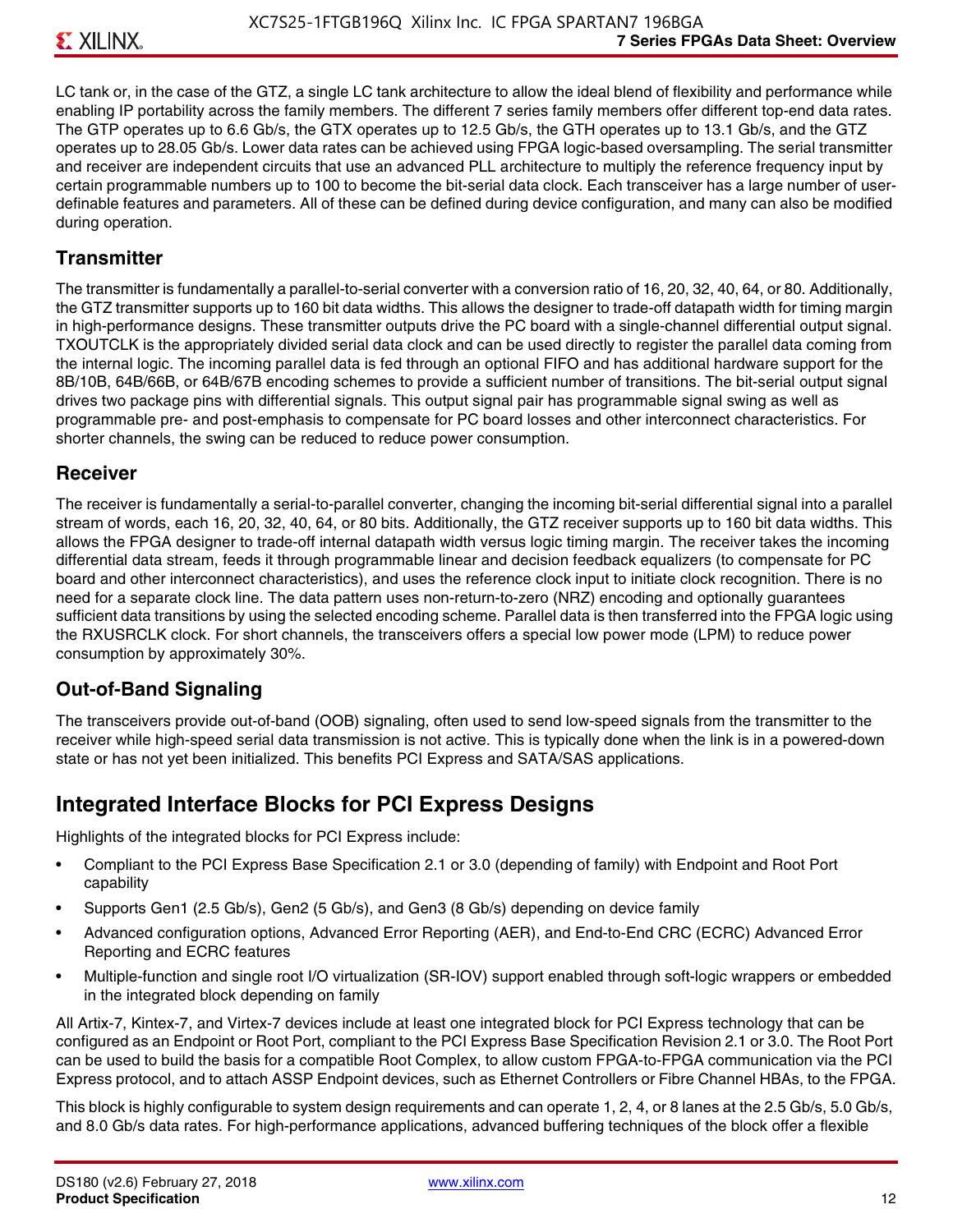maximum payload size of up to 1,024 bytes. The integrated block interfaces to the integrated high-speed transceivers for serial connectivity and to block RAMs for data buffering. Combined, these elements implement the Physical Layer, Data Link Layer, and Transaction Layer of the PCI Express protocol.

Xilinx provides a light-weight, configurable, easy-to-use LogiCORE™ IP wrapper that ties the various building blocks (the integrated block for PCI Express, the transceivers, block RAM, and clocking resources) into an Endpoint or Root Port solution. The system designer has control over many configurable parameters: lane width, maximum payload size, FPGA logic interface speeds, reference clock frequency, and base address register decoding and filtering.

Xilinx offers two wrappers for the integrated block: AXI4-Stream and AXI4 (memory mapped). Note that legacy TRN/Local Link is not available in 7 series devices for the integrated block for PCI Express. AXI4-Stream is designed for existing customers of the integrated block and enables easy migration to AXI4-Stream from TRN. AXI4 (memory mapped) is designed for Xilinx Platform Studio/EDK design flow and MicroBlaze™ processor based designs.

More information and documentation on solutions for PCI Express designs can be found at: <http://www.xilinx.com/products/technology/pci-express.html>.

# **Configuration**

There are many advanced configuration features, including:

- High-speed SPI and BPI (parallel NOR) configuration
- Built-in MultiBoot and safe-update capability
- 256-bit AES encryption with HMAC/SHA-256 authentication
- Built-in SEU detection and correction
- Partial reconfiguration

Xilinx 7 series FPGAs store their customized configuration in SRAM-type internal latches. There are up to 450 Mb configuration bits, depending on device size and user-design implementation options. The configuration storage is volatile and must be reloaded whenever the FPGA is powered up. This storage can also be reloaded at any time by pulling the PROGRAM B pin Low. Several methods and data formats for loading configuration are available, determined by the three mode pins.

The SPI interface (x1, x2, and x4 modes) and the BPI interface (parallel-NOR x8 and x16) are two common methods used for configuring the FPGA. Users can directly connect an SPI or BPI flash to the FPGA, and the FPGA's internal configuration logic reads the bitstream out of the flash and configures itself. The FPGA automatically detects the bus width on the fly, eliminating the need for any external controls or switches. Bus widths supported are x1, x2, and x4 for SPI, and x8 and x16 for BPI. The larger bus widths increase configuration speed and reduce the amount of time it takes for the FPGA to start up after power-on. Some configuration options such as BPI are not supported in all device-package combinations. Refer to [UG470,](http://www.xilinx.com/support/documentation/user_guides/ug470_7Series_Config.pdf) *7 Series FPGAs Configuration User Guide* for details.

In master mode, the FPGA can drive the configuration clock from an internally generated clock, or for higher speed configuration, the FPGA can use an external configuration clock source. This allows high-speed configuration with the ease of use characteristic of master mode. Slave modes up to 32 bits wide are also supported by the FPGA that are especially useful for processor-driven configuration.

The FPGA has the ability to reconfigure itself with a different image using SPI or BPI flash, eliminating the need for an external controller. The FPGA can reload its original design in case there are any errors in the data transmission, ensuring an operational FPGA at the end of the process. This is especially useful for updates to a design after the end product has been shipped. Customers can ship their products with an early version of the design, thus getting their products to market faster. This feature allows customers to keep their end users current with the most up-to-date designs while the product is already in the field.

The dynamic reconfiguration port (DRP) gives the system designer easy access to the configuration and status registers of the MMCM, PLL, XADC, transceivers, and integrated block for PCI Express. The DRP behaves like a set of memory-mapped registers, accessing and modifying block-specific configuration bits as well as status and control registers.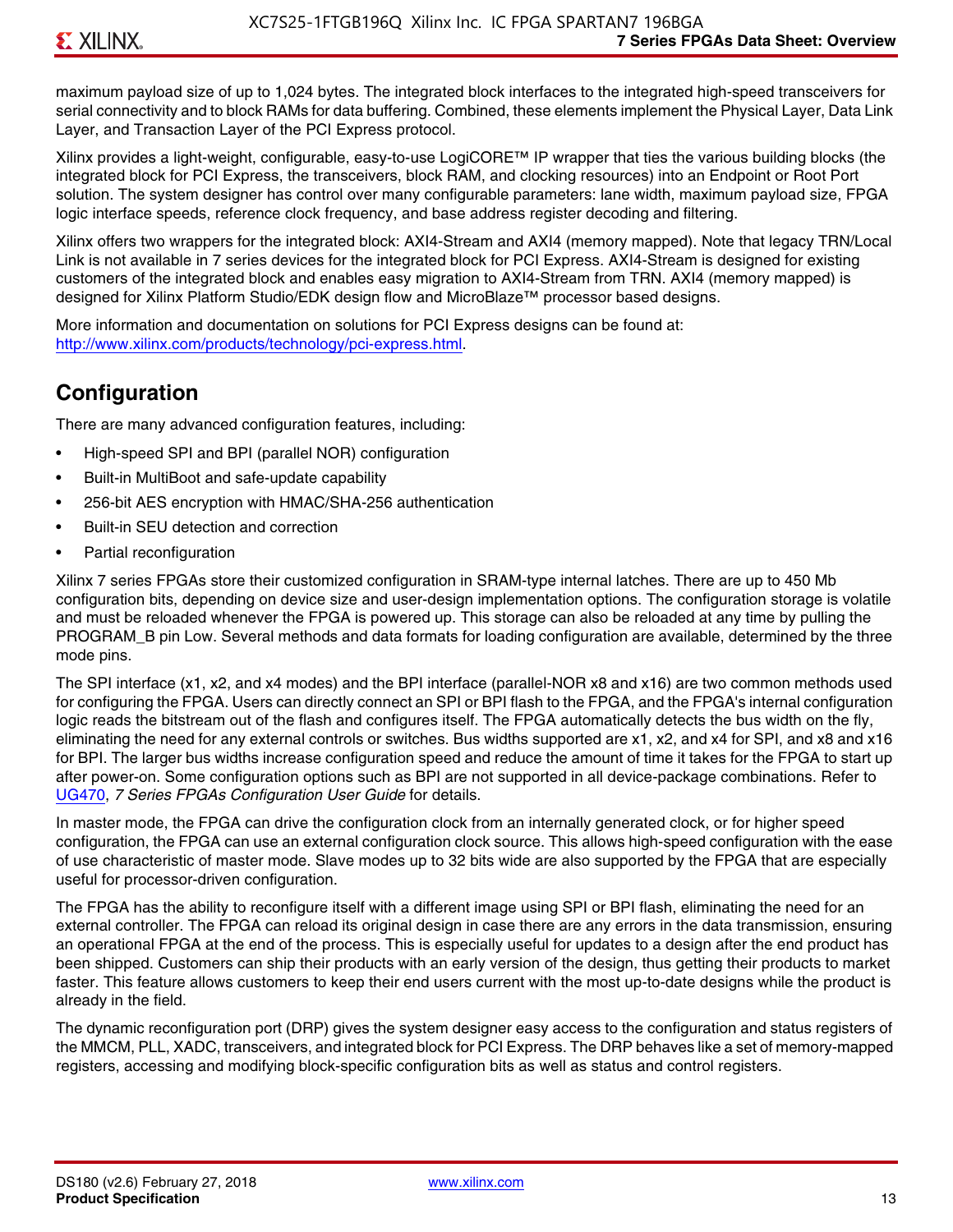# **Encryption, Readback, and Partial Reconfiguration**

In all 7 series FPGAs (except XC7S6 and XC7S15), the FPGA bitstream, which contains sensitive customer IP, can be protected with 256-bit AES encryption and HMAC/SHA-256 authentication to prevent unauthorized copying of the design. The FPGA performs decryption on the fly during configuration using an internally stored 256-bit key. This key can reside in battery-backed RAM or in nonvolatile eFUSE bits.

Most configuration data can be read back without affecting the system's operation. Typically, configuration is an all-or-nothing operation, but Xilinx 7 series FPGAs support partial reconfiguration. This is an extremely powerful and flexible feature that allows the user to change portions of the FPGA while other portions remain static. Users can time-slice these portions to fit more IP into smaller devices, saving cost and power. Where applicable in certain designs, partial reconfiguration can greatly improve the versatility of the FPGA.

# **XADC (Analog-to-Digital Converter)**

Highlights of the XADC architecture include:

- Dual 12-bit 1 MSPS analog-to-digital converters (ADCs)
- Up to 17 flexible and user-configurable analog inputs
- On-chip or external reference option
- On-chip temperature ( $\pm 4^{\circ}$ C max error) and power supply ( $\pm 1\%$  max error) sensors
- Continuous JTAG access to ADC measurements

All Xilinx 7 series FPGAs (except XC7S6 and XC7S15) integrate a new flexible analog interface called XADC. When combined with the programmable logic capability of the 7 series FPGAs, the XADC can address a broad range of data acquisition and monitoring requirements. For more information, go to: [http://www.xilinx.com/ams.](http://www.xilinx.com/ams)

The XADC contains two 12-bit 1 MSPS ADCs with separate track and hold amplifiers, an on-chip analog multiplexer (up to 17 external analog input channels supported), and on-chip thermal and supply sensors. The two ADCs can be configured to simultaneously sample two external-input analog channels. The track and hold amplifiers support a range of analog input signal types, including unipolar, bipolar, and differential. The analog inputs can support signal bandwidths of at least 500 KHz at sample rates of 1MSPS. It is possible to support higher analog bandwidths using external analog multiplexer mode with the dedicated analog input (see [UG480](http://www.xilinx.com/support/documentation/user_guides/ug480_7Series_XADC.pdf), 7 Series FPGAs and Zynq-7000 All Programmable SoC XADC Dual 12-Bit 1 MSPS Analog-to-Digital Converter User Guide)*.*

The XADC optionally uses an on-chip reference circuit  $(\pm 1\%)$ , thereby eliminating the need for any external active components for basic on-chip monitoring of temperature and power supply rails. To achieve the full 12-bit performance of the ADCs, an external 1.25V reference IC is recommended.

If the XADC is not instantiated in a design, then by default it digitizes the output of all on-chip sensors. The most recent measurement results (together with maximum and minimum readings) are stored in dedicated registers for access at any time via the JTAG interface. User-defined alarm thresholds can automatically indicate over-temperature events and unacceptable power supply variation. A user-specified limit (for example, 100°C) can be used to initiate an automatic powerdown.

# **EasyPath-7 FPGAs**

EasyPath-7 FPGAs provide a fast, simple, and risk-free solution for cost reducing Kintex-7, Virtex-7 T, and Virtex-7 XT FPGA designs. EasyPath-7 FPGAs support the same packages, speed grades, and match all Kintex-7 or Virtex-7 FPGA data sheet specifications (in function and timing). With no re-engineering or re-qualification, EasyPath-7 FPGAs deliver the lowest total product cost compared to any other FPGA cost-reduction solution.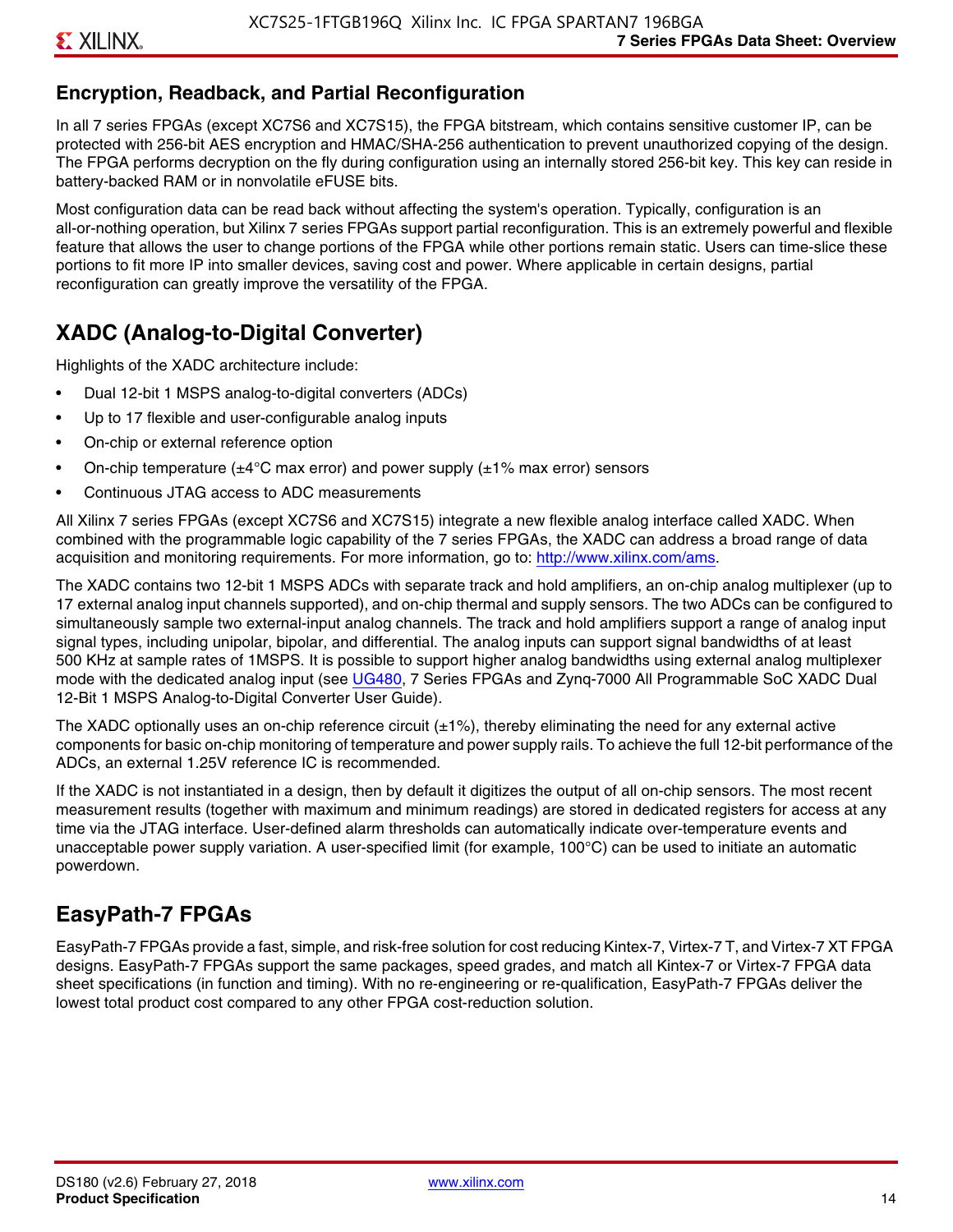### **7 Series FPGA Ordering Information**

Table 12 shows the speed and temperature grades available in the different device families. Some devices might not be available in every speed and temperature grade.

#### *Table 12:* **7 Series Speed Grade and Temperature Ranges**

| <b>Device</b> |                                    |                                                        |                                                    | Speed Grade, Temperature Range, and Operating Voltage  |                                                      |
|---------------|------------------------------------|--------------------------------------------------------|----------------------------------------------------|--------------------------------------------------------|------------------------------------------------------|
| Family        | <b>Devices</b>                     | <b>Commercial (C)</b><br>$0^\circ$ C to +85 $^\circ$ C | Extended (E)<br>$0^{\circ}$ C to +100 $^{\circ}$ C | Industrial (I)<br>$-40^{\circ}$ C to +100 $^{\circ}$ C | Expanded (Q)<br>$-40^{\circ}$ C to +125 $^{\circ}$ C |
|               |                                    | $-2C(1.0V)$                                            |                                                    | $-21(1.0V)$                                            |                                                      |
| Spartan-7     | All                                | $-1C(1.0V)$                                            |                                                    | $-11(1.0V)$                                            | $-1Q(1.0V)$                                          |
|               |                                    |                                                        |                                                    | $-1LI(0.95V)$                                          |                                                      |
|               |                                    |                                                        | $-3E(1.0V)$                                        |                                                        |                                                      |
|               |                                    | $-2C(1.0V)$                                            |                                                    | $-21(1.0V)$                                            |                                                      |
| Artix-7       | All                                |                                                        | -2LE (1.0V or 0.9V)                                |                                                        |                                                      |
|               |                                    | $-1C(1.0V)$                                            |                                                    | $-11(1.0V)$                                            |                                                      |
|               |                                    |                                                        |                                                    | $-1LI(0.95V)$                                          |                                                      |
|               |                                    |                                                        | $-3E(1.0V)$                                        |                                                        |                                                      |
|               | XC7K70T                            | $-2C(1.0V)$                                            |                                                    | $-21(1.0V)$                                            |                                                      |
|               |                                    |                                                        | -2LE (1.0V or 0.9V)                                |                                                        |                                                      |
|               |                                    | $-1C(1.0V)$                                            |                                                    | $-11(1.0V)$                                            |                                                      |
| Kintex-7      | <b>XC7K160T</b>                    |                                                        | $-3E(1.0V)$                                        |                                                        |                                                      |
|               | <b>XC7K325T</b><br><b>XC7K355T</b> | $-2C(1.0V)$                                            |                                                    | $-21(1.0V)$                                            |                                                      |
|               | <b>XC7K410T</b>                    |                                                        | -2LE (1.0V or 0.9V)                                | $-2LI(0.95V)$                                          |                                                      |
|               | <b>XC7K420T</b><br><b>XC7K480T</b> | $-1C(1.0V)$                                            |                                                    | $-11(1.0V)$                                            |                                                      |
|               |                                    |                                                        | $-3E(1.0V)$                                        |                                                        |                                                      |
|               |                                    | $-2C(1.0V)$                                            |                                                    | $-21(1.0V)$                                            |                                                      |
|               | <b>XC7V585T</b>                    |                                                        | $-2LE(1.0V)$                                       |                                                        |                                                      |
|               |                                    | $-1C(1.0V)$                                            |                                                    | $-11(1.0V)$                                            |                                                      |
| Virtex-7 T    |                                    | $-2C(1.0V)$                                            |                                                    |                                                        |                                                      |
|               |                                    |                                                        | $-2GE(1.0V)$                                       |                                                        |                                                      |
|               | XC7V2000T                          |                                                        | $-2LE(1.0V)$                                       |                                                        |                                                      |
|               |                                    | $-1C(1.0V)$                                            |                                                    | $-11(1.0V)$                                            |                                                      |
|               |                                    |                                                        | $-3E(1.0V)$                                        |                                                        |                                                      |
|               | XC7VX330T                          | $-2C(1.0V)$                                            |                                                    | $-21(1.0V)$                                            |                                                      |
|               | XC7VX415T<br>XC7VX485T             |                                                        | $-2LE(1.0V)$                                       |                                                        |                                                      |
|               | XC7VX550T<br>XC7VX690T             |                                                        |                                                    |                                                        |                                                      |
|               |                                    | $-1C(1.0V)$                                            |                                                    | $-11(1.0V)$                                            |                                                      |
|               |                                    | $-2C(1.0V)$                                            |                                                    |                                                        |                                                      |
| Virtex-7 XT   | XC7VX980T                          |                                                        | $-2LE(1.0V)$                                       |                                                        |                                                      |
|               |                                    | $-1C(1.0V)$                                            |                                                    | $-11(1.0V)$                                            |                                                      |
|               |                                    | $-2C(1.0V)$                                            |                                                    |                                                        |                                                      |
|               |                                    |                                                        | $-2GE(1.0V)$                                       |                                                        |                                                      |
|               | XC7VX1140T                         |                                                        | $-2LE(1.0V)$                                       |                                                        |                                                      |
|               |                                    | $-1C(1.0V)$                                            |                                                    | $-11(1.0V)$                                            |                                                      |
|               |                                    | $-2C(1.0V)$                                            |                                                    |                                                        |                                                      |
|               |                                    |                                                        | $-2GE(1.0V)$                                       |                                                        |                                                      |
| Virtex-7 HT   | All                                |                                                        | $-2LE(1.0V)$                                       |                                                        |                                                      |
|               |                                    | $-1C(1.0V)$                                            |                                                    |                                                        |                                                      |
|               |                                    |                                                        |                                                    |                                                        |                                                      |

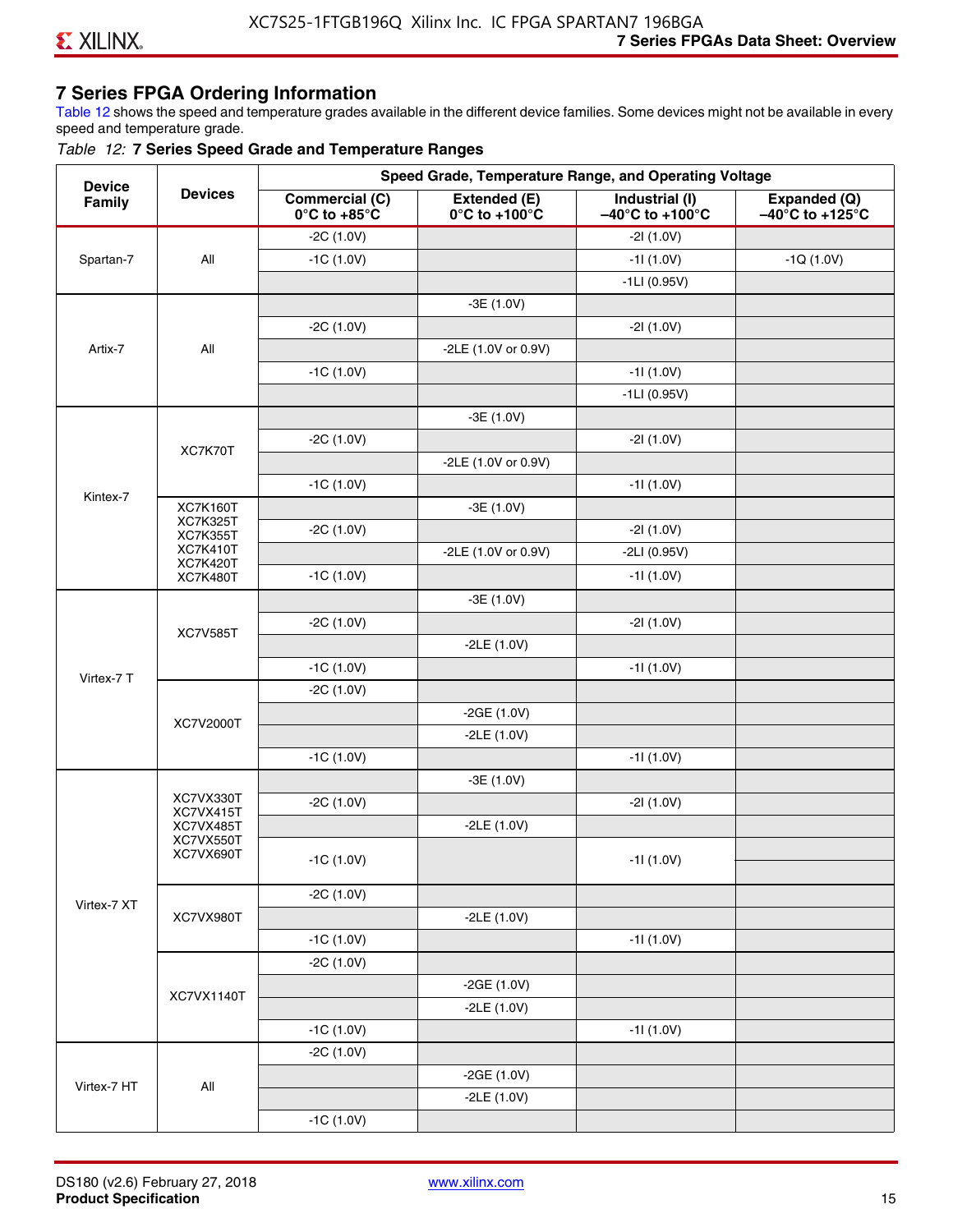The Spartan-7 FPGA ordering information is shown in Figure 1. Refer to the Package Marking section of [UG475,](http://www.xilinx.com/support/documentation/user_guides/ug475_7Series_Pkg_Pinout.pdf) *7 Series FPGAs Packaging and Pinout* for a more detailed explanation of the device markings.





The Artix-7, Kintex-7, and Virtex-7 FPGA ordering information, shown in Figure 2, applies to all packages including Pb-Free. Refer to the Package Marking section of [UG475](http://www.xilinx.com/support/documentation/user_guides/ug475_7Series_Pkg_Pinout.pdf), *7 Series FPGAs Packaging and Pinout* for a more detailed explanation of the device markings.



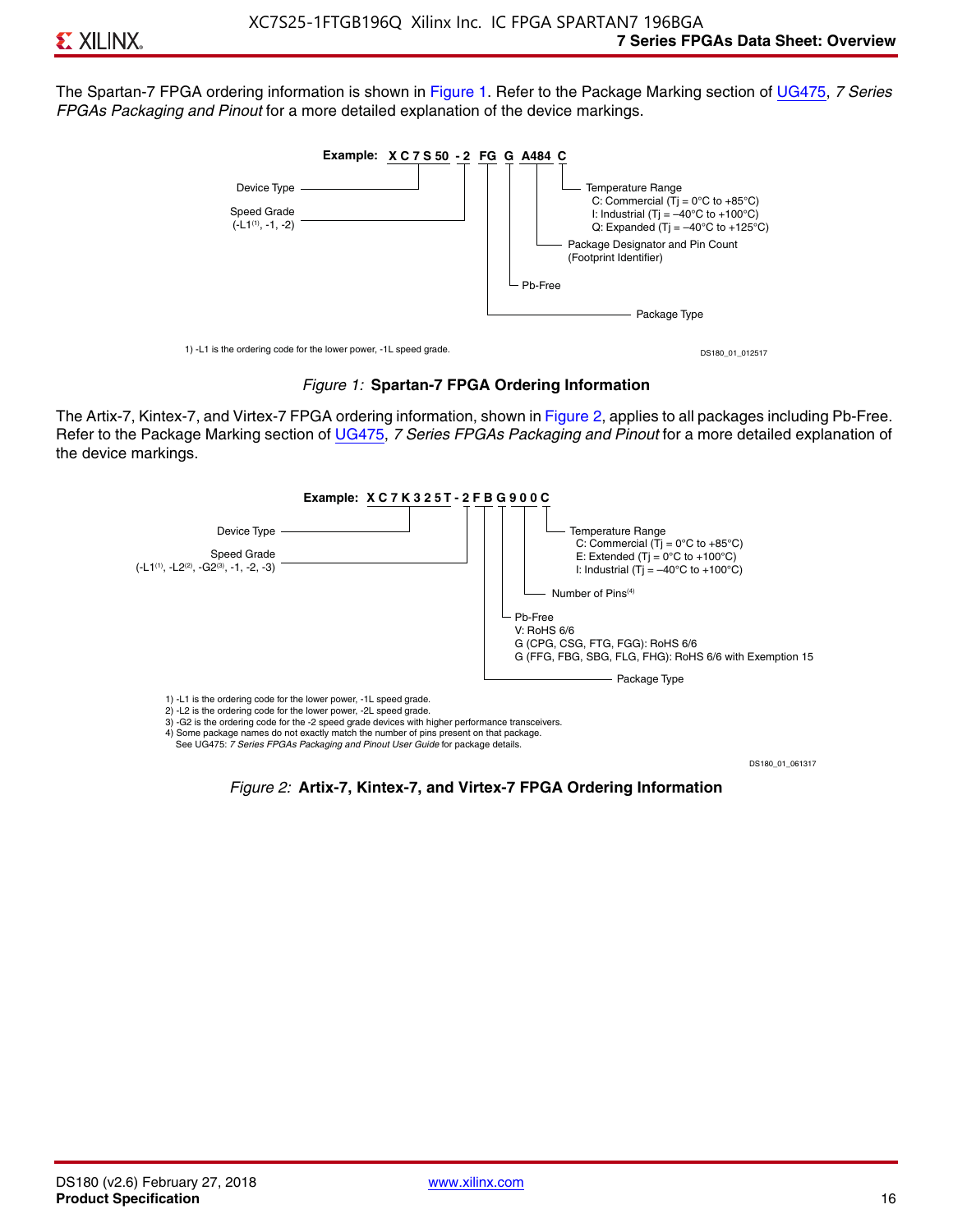# **Revision History**

The following table shows the revision history for this document:

| <b>Date</b> | <b>Version</b> | <b>Description of Revisions</b>                                                                                                                                                                                                                                                                                                                                                                                                                                                                                                                                                                                                                                                                                                                                                                                                                                                                                                                                                                                                                                                                                                                                                                                                                                                                                       |
|-------------|----------------|-----------------------------------------------------------------------------------------------------------------------------------------------------------------------------------------------------------------------------------------------------------------------------------------------------------------------------------------------------------------------------------------------------------------------------------------------------------------------------------------------------------------------------------------------------------------------------------------------------------------------------------------------------------------------------------------------------------------------------------------------------------------------------------------------------------------------------------------------------------------------------------------------------------------------------------------------------------------------------------------------------------------------------------------------------------------------------------------------------------------------------------------------------------------------------------------------------------------------------------------------------------------------------------------------------------------------|
| 06/21/10    | 1.0            | Initial Xilinx release.                                                                                                                                                                                                                                                                                                                                                                                                                                                                                                                                                                                                                                                                                                                                                                                                                                                                                                                                                                                                                                                                                                                                                                                                                                                                                               |
| 07/30/10    | 1.1            | Added SHA-256 to authentication information. Updated Table 5, Table 7, Virtex-7 FPGA Device-<br>Package Combinations and Maximum I/Os table (Virtex-7 T devices), and Table 9 with ball pitch<br>information and voltage bank information. Updated DSP and Logic Slice information in Table 8.<br><b>Updated Low-Power Gigabit Transceivers.</b>                                                                                                                                                                                                                                                                                                                                                                                                                                                                                                                                                                                                                                                                                                                                                                                                                                                                                                                                                                      |
| 09/24/10    | 1.2            | In General Description, updated 4.7 TMACS DSP to 5.0 TMACS DSP. In Table 1, added Note 1;<br>updated Peak DSP Performance for Kintex-7 and Virtex-7 families. In Table 4, updated CMT<br>information for XC7A175T and XC7A355T. In Table 6, replaced XC7K120T with XC7K160T and<br>replaced XC7K230T with XC7K325T-and updated corresponding information. Also added<br>XC7K355T, XC7K420T, and XC7K480T. In Table 7, replaced XC7K230T with XC7K325T. In Table 8,<br>updated XC7V450T Logic Cell, CLB, block RAM, and PCI information; updated XC7VX415T and<br>XC7VX690T PCI information; updated XC7V1500T, and XC7V2000T block RAM information; and<br>replaced XC7VX605T with XC7VX575T, replaced XC7VX895T with XC7VX850T, and replaced<br>XC7VX910T with XC7VX865T—and updated corresponding information. Updated Digital Signal<br>Processing - DSP Slice with operating speed of 640 MHz. Removed specific transceiver type from<br>Out-of-Band Signaling. In Virtex-7 FPGA Device-Package Combinations and Maximum I/Os table<br>(Virtex-7 T devices), replaced XC7VX605T with XC7VX575T and added table notes 2 and 3. In<br>Table 9, removed the FFG784 package for the XC7VX485T device; replaced XC7VX605T with<br>XC7VX575T; replaced XC7VX895T with XC7VX850T; and replaced XC7VX910T with XC7VX865T. |
| 10/20/10    | 1.3            | In Table 7, replaced XC7K120T with XC7K160T. Updated Digital Signal Processing - DSP Slice.                                                                                                                                                                                                                                                                                                                                                                                                                                                                                                                                                                                                                                                                                                                                                                                                                                                                                                                                                                                                                                                                                                                                                                                                                           |
| 11/17/10    | 1.4            | Updated maximum I/O bandwidth to 3.1 Tb/s in General Description. Updated Peak Transceiver Speed<br>for Virtex-7 FPGAs in Summary of 7 Series FPGA Features and in Table 1. Updated Peak DSP<br>Performance values in Table 1 and Digital Signal Processing - DSP Slice. In Table 7, updated<br>XC7K70T I/O information. In Table 8, added XC7VH290T, XC7VH580T, and XC7VH870T devices and<br>updated total I/O banks information for the XC7V585T, XC7V855T, XC7V1500T, and XC7VX865T<br>devices. In Table 9, updated XC7VX415T, XC7VX485T, XC7VX690T, XC7VX850T, and XC7VX865T<br>device information. Added Table 11. Updated Low-Power Gigabit Transceivers information, including<br>the addition of the GTZ transceivers.                                                                                                                                                                                                                                                                                                                                                                                                                                                                                                                                                                                        |
| 02/22/11    | 1.5            | Updated Summary of 7 Series FPGA Features and the Low-Power Gigabit Transceivers highlights and<br>section. In Table 1, updated Kintex-7 FPGA, Artix-7 FPGA information. In Table 4, updated XC7A175T.<br>Also, updated XC7A355T. Added three Artix-7 FPGA packages to Table 5: SBG325, SBG484, and<br>FBG485, changed package from FGG784 to FBG784, and updated package information for<br>XC7A175T and XC7A355T devices. In Table 6, updated XC7K160T and added three devices:<br>XC7K355T, XC7K420T, and XC7K480T. In Table 7, updated XC7K70T package information and added<br>three devices: XC7K355T, XC7K420T, and XC7K480T. In Table 8, added note 1 (EasyPath FPGAs)<br>and updated note 7 to include GTZ transceivers. In Virtex-7 FPGA Device-Package Combinations and<br>Maximum I/Os table (Virtex-7 T devices), added two Virtex-7 FPGA packages: FHG1157 and<br>FHG1761, and updated XC7V1500T (no FFG1157) and XC7V2000T (no FFG1761) package<br>information and removed the associated notes. Added CLBs, Slices, and LUTs. Updated Input/Output.<br>Added EasyPath-7 FPGAs.                                                                                                                                                                                                                        |
| 03/28/11    | 1.6            | Updated General Description, Summary of 7 Series FPGA Features, Table 1, Table 4, Table 5, Table 6,<br>Table 7, Table 8, Table 9 (combined Virtex-7 T and XT devices in one table), and Table 11. Updated the<br>Low-Power Gigabit Transceivers highlights and section. Updated Block RAM, Integrated Interface<br>Blocks for PCI Express Designs, Configuration, Encryption, Readback, and Partial Reconfiguration,<br>XADC (Analog-to-Digital Converter), 7 Series FPGA Ordering Information, and EasyPath-7 FPGAs.                                                                                                                                                                                                                                                                                                                                                                                                                                                                                                                                                                                                                                                                                                                                                                                                 |
| 07/06/11    | 1.7            | Updated General Description, Summary of 7 Series FPGA Features, Table 1, Table 4, Table 6, Table 8,<br>Table 9 and Table 11. Added Table 10. Added Stacked Silicon Interconnect (SSI) Technology. Updated<br>Transmitter, Configuration, and XADC (Analog-to-Digital Converter). Updated Figure 1.                                                                                                                                                                                                                                                                                                                                                                                                                                                                                                                                                                                                                                                                                                                                                                                                                                                                                                                                                                                                                    |
| 09/13/11    | 1.8            | Updated General Description, Table 1, Table 4, Table 5, Table 8, CLBs, Slices, and LUTs,<br>Configuration, and 7 Series FPGA Ordering Information.                                                                                                                                                                                                                                                                                                                                                                                                                                                                                                                                                                                                                                                                                                                                                                                                                                                                                                                                                                                                                                                                                                                                                                    |
| 01/15/12    | 1.9            | Updated General Description, Table 1, Table 4, Table 5, Table 6, Table 7, Table 8, Table 10, Table 11,<br>Block RAM, Digital Signal Processing - DSP Slice, Low-Power Gigabit Transceivers, Integrated<br>Interface Blocks for PCI Express Designs, Configuration, EasyPath-7 FPGAs, and 7 Series FPGA<br><b>Ordering Information.</b>                                                                                                                                                                                                                                                                                                                                                                                                                                                                                                                                                                                                                                                                                                                                                                                                                                                                                                                                                                                |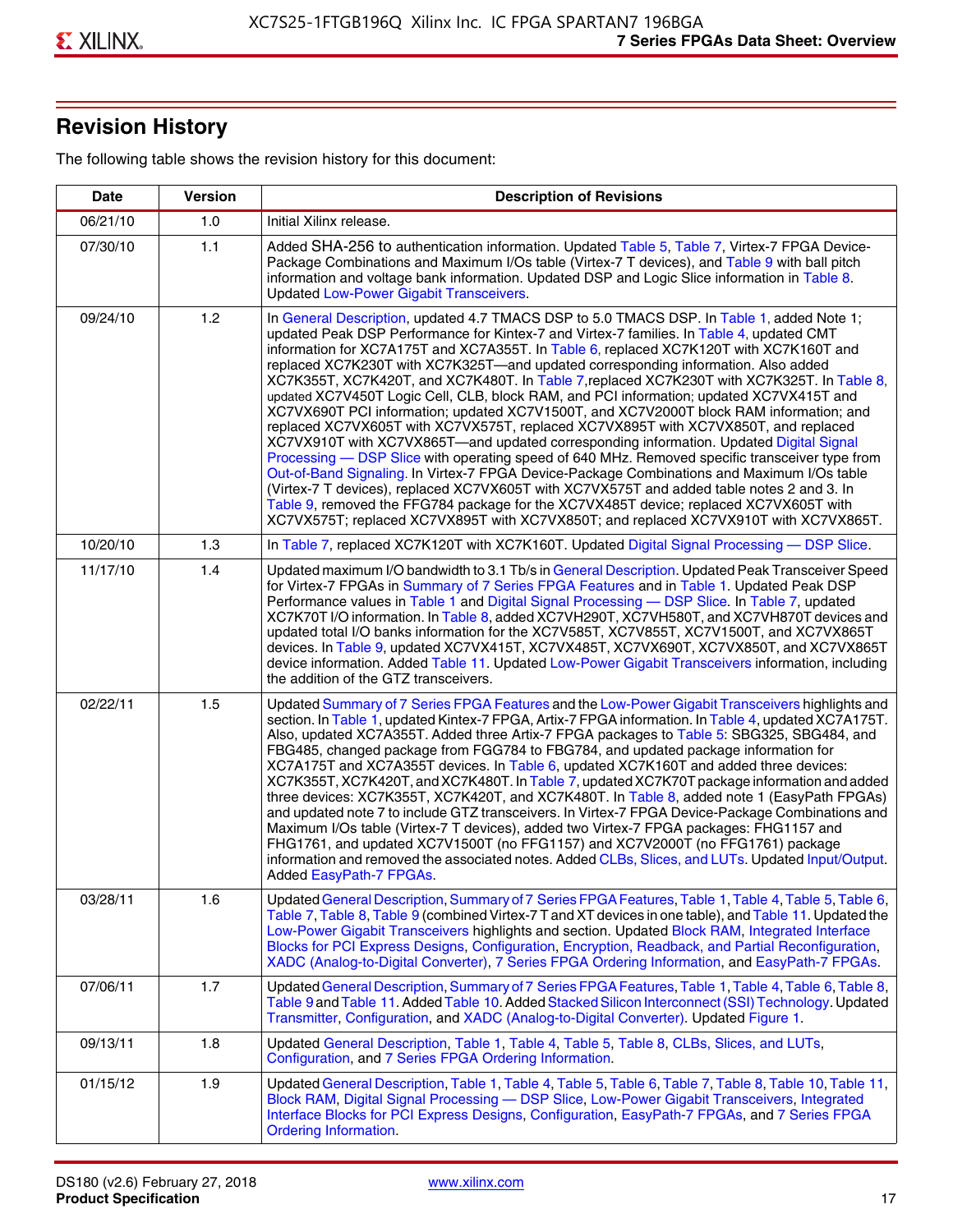| <b>Date</b> | <b>Version</b> | <b>Description of Revisions</b>                                                                                                                                                                                                                                                                                                                                                                                                                                     |
|-------------|----------------|---------------------------------------------------------------------------------------------------------------------------------------------------------------------------------------------------------------------------------------------------------------------------------------------------------------------------------------------------------------------------------------------------------------------------------------------------------------------|
| 03/02/12    | 1.10           | Updated General Description, Table 5, and Table 12.                                                                                                                                                                                                                                                                                                                                                                                                                 |
| 05/02/12    | 1.11           | Updated Table 7, Table 9, Table 10, Low-Power Gigabit Transceivers, and 7 Series FPGA Ordering<br>Information. Added 7 Series FPGA Ordering Information.                                                                                                                                                                                                                                                                                                            |
| 10/15/12    | 1.12           | Updated overview with Artix-7 SL and SLT devices. Updated Table 1, Table 4, Table 5, Table 8, Table 9,<br>Table 10, Table 11, and Table 12. Added Table 3. Updated Regional Clocks, Block RAM, Integrated<br>Interface Blocks for PCI Express Designs, Configuration, and 7 Series FPGA Ordering Information.                                                                                                                                                       |
| 11/30/12    | 1.13           | Updated notes in Table 4 and Table 12. Updated XADC (Analog-to-Digital Converter).                                                                                                                                                                                                                                                                                                                                                                                  |
| 07/29/13    | 1.14           | Removed SL and SLT devices. Updated General Description, Table 4, Table 5, notes in Table 6 and<br>Table 8, Regional Clocks, Input/Output, Low-Power Gigabit Transceivers, Integrated Interface Blocks<br>for PCI Express Designs, Configuration, and 7 Series FPGA Ordering Information. Removed previous<br>Table 3.                                                                                                                                              |
| 02/18/14    | 1.15           | Changed document classification to Product Specification from Preliminary Product Specification.<br>Updated HR I/O information for XC7A35T and XC7A50T in Table 5. Updated XC7VH870T I/O<br>information in Table 8. Updated Table 11.                                                                                                                                                                                                                               |
| 10/08/14    | 1.16           | Added XC7A15T to Table 4 and Table 5. Removed HCG1931 and HCG1932 from Table 11. Updated<br>Input/Output Delay; Block RAM; Configuration; I/O Clocks; and Updated Table 12 and Figure 1.                                                                                                                                                                                                                                                                            |
| 12/17/14    | 1.16.1         | Typographical edit.                                                                                                                                                                                                                                                                                                                                                                                                                                                 |
| 05/27/15    | 1.17           | Updated Table 5, Table 7, Table 9, Table 10, Table 11, and Figure 1.                                                                                                                                                                                                                                                                                                                                                                                                |
| 09/27/16    | 2.0            | Added Spartan-7 devices throughout document, including Table 1, Table 2, Table 3, and Table 12.<br>Added two Artix-7 devices XC7A12T and XC7A25T throughout document, including Table 4, Table 5,<br>and Table 12. Updated General Description; Figure 1, Table 7, Regional Clocks, Block RAM,<br>Integrated Interface Blocks for PCI Express Designs, Configuration, Encryption, Readback, and Partial<br>Reconfiguration, and XADC (Analog-to-Digital Converter). |
| 10/20/16    | 2.1            | Updated Table 5.                                                                                                                                                                                                                                                                                                                                                                                                                                                    |
| 12/15/16    | 2.2            | Updated Table 3.                                                                                                                                                                                                                                                                                                                                                                                                                                                    |
| 03/17/17    | 2.3            | Updated Table 1, Table 5, Table 7, Table 9, Table 10, Table 12, and I/O Electrical Characteristics.                                                                                                                                                                                                                                                                                                                                                                 |
| 03/28/17    | 2.4            | Updated Table 7.                                                                                                                                                                                                                                                                                                                                                                                                                                                    |
| 08/01/17    | 2.5            | Updated Table 5 and Figure 2.                                                                                                                                                                                                                                                                                                                                                                                                                                       |
| 02/27/18    | 2.6            | Added MicroBlaze CPU information to the Summary of 7 Series FPGA Features and Table 1.                                                                                                                                                                                                                                                                                                                                                                              |

# **Notice of Disclaimer**

The information disclosed to you hereunder (the "Materials") is provided solely for the selection and use of Xilinx products. To the maximum extent permitted by applicable law: (1) Materials are made available "AS IS" and with all faults, Xilinx hereby DISCLAIMS ALL WARRANTIES AND CONDITIONS, EXPRESS, IMPLIED, OR STATUTORY, INCLUDING BUT NOT LIMITED TO WARRANTIES OF MERCHANTABILITY, NON-INFRINGEMENT, OR FITNESS FOR ANY PARTICULAR PURPOSE; and (2) Xilinx shall not be liable (whether in contract or tort, including negligence, or under any other theory of liability) for any loss or damage of any kind or nature related to, arising under, or in connection with, the Materials (including your use of the Materials), including for any direct, indirect, special, incidental, or consequential loss or damage (including loss of data, profits, goodwill, or any type of loss or damage suffered as a result of any action brought by a third party) even if such damage or loss was reasonably foreseeable or Xilinx had been advised of the possibility of the same. Xilinx assumes no obligation to correct any errors contained in the Materials or to notify you of updates to the Materials or to product specifications. You may not reproduce, modify, distribute, or publicly display the Materials without prior written consent. Certain products are subject to the terms and conditions of Xilinx's limited warranty, please refer to Xilinx's Terms of Sale which can be viewed at [www.xilinx.com/legal.htm#tos;](www.xilinx.com/legal.htm#tos) IP cores may be subject to warranty and support terms contained in a license issued to you by Xilinx. Xilinx products are not designed or intended to be fail-safe or for use in any application requiring fail-safe performance; you assume sole risk and liability for use of Xilinx products in such critical applications, please refer to Xilinx's Terms of Sale which can be viewed at <www.xilinx.com/legal.htm#tos>.

# **Automotive Applications Disclaimer**

AUTOMOTIVE PRODUCTS (IDENTIFIED AS "XA" IN THE PART NUMBER) ARE NOT WARRANTED FOR USE IN THE DEPLOYMENT OF AIRBAGS OR FOR USE IN APPLICATIONS THAT AFFECT CONTROL OF A VEHICLE ("SAFETY APPLICATION") UNLESS THERE IS A SAFETY CONCEPT OR REDUNDANCY FEATURE CONSISTENT WITH THE ISO 26262 AUTOMOTIVE SAFETY STANDARD ("SAFETY DESIGN"). CUSTOMER SHALL, PRIOR TO USING OR DISTRIBUTING ANY SYSTEMS THAT INCORPORATE PRODUCTS, THOROUGHLY TEST SUCH SYSTEMS FOR SAFETY PURPOSES. USE OF PRODUCTS IN A SAFETY APPLICATION WITHOUT A SAFETY DESIGN IS FULLY AT THE RISK OF CUSTOMER, SUBJECT ONLY TO APPLICABLE LAWS AND REGULATIONS GOVERNING LIMITATIONS ON PRODUCT LIABILITY.